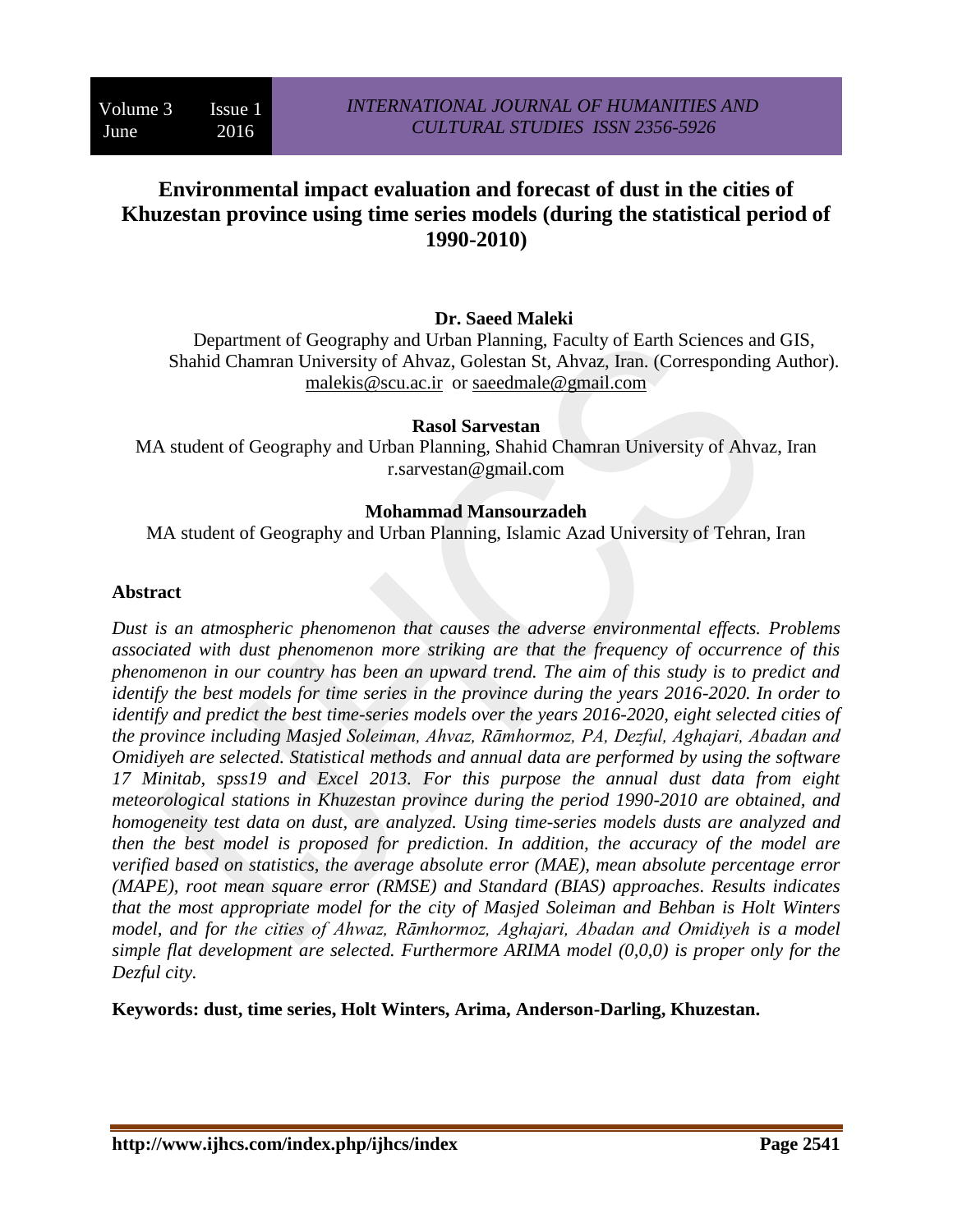#### **Introduction**

In Iran there are a few years that the phenomenon of dust in the vast regions, especially regions in the South West has been caused some concerns. Khuzestan province due to certain circumstances of geomorphology and climate as well as its proximity to Iraq is one of the main centers of dust creation in the Iran. It is at greatest amount of dust, so that this province experienced 26 days of intense dust in July 2008 and the amount of dust has been also reached to 36 times of the standard level in a few days. Dust storm intensity is determined by the rate of absorption, locative dispersion, and the rate of reduced visibility. Based on the duration of the occurrence of dust storm, it is divided into short-term (half an hour) and long -term (sometimes a few hours to a day) (laskariand Keikhosravi, 2008: 18). Dust phenomenon is one of the atmospheric - climatic disasters that its occurrence causes damages in biological - environmental fields and causes exacerbation of respiratory and cardiac diseases, ground and air traffic, and tourism and agricultural threat and so on.

Iran due to locating in arid and semi-arid belt of world is frequently exposed to numerous local dust and synoptic systems (Rasoliet al., 2010: 89). Numerous studies have been conducted in the world on the status of dust, for example Gady and Midelton (2006). In providing a global lighting from regions with dust storms has considered the occurrence of summer dust storm in the Middle East due to the establishment of a low pressure center in the south of Iran and a high pressure center in the northern half of the Arabian Peninsula following the emergence of a strong and persistent winds called north wind on the region.

EnglandDollar (2008) in relation to the zoning frequency of the dust occurrence of the world considers the more important role for the lakes' bed and Sahara as the original dust producer. He believes that Sahara generates dust more than any other desert in the world.

Els (2010) in investigation of the origin of China's dust storms found that these storms are formed in the northern cold regions, and crossing the Gobi plate (Gobi desert) and picks up particles, and creates excessive dust which causes excessive problems for these regions. Researches of Li et al. (2010) showed that the number of days with dust storms is less than the number of windy days in Mongolia in China. this shows that the appearance and severity of these storms also affected by climatic conditions such as wind speed is affected by the ground-level features such as vegetation cover, soil moisture level and so on (10).

Several studies have also examined the situation of dust in the country. For example, "Raeis Pour" (2007) has conducted a statistical synoptic analysis on phenomenon of dust in Khuzestan province. "Heidari "(2007) after a case study of a sample of dust-generating system in Kermanshah province concluded that the cyclone closed on Iraq and Arabia causes dust in Kermanshah province. This is the only source in the country that has examined the phenomenon of dust using nonparametric methods.

Miri et al (2009) on dust storms in Sistan noted that after occurrence of a drought in the late 70's storm frequency has been significantly increased (up to 5) times.

Ansari (2011) examined the correlation of parameters such as relative humidity, temperature, wind speed and precipitation with the occurrence of dust storms in Zahedan province. Among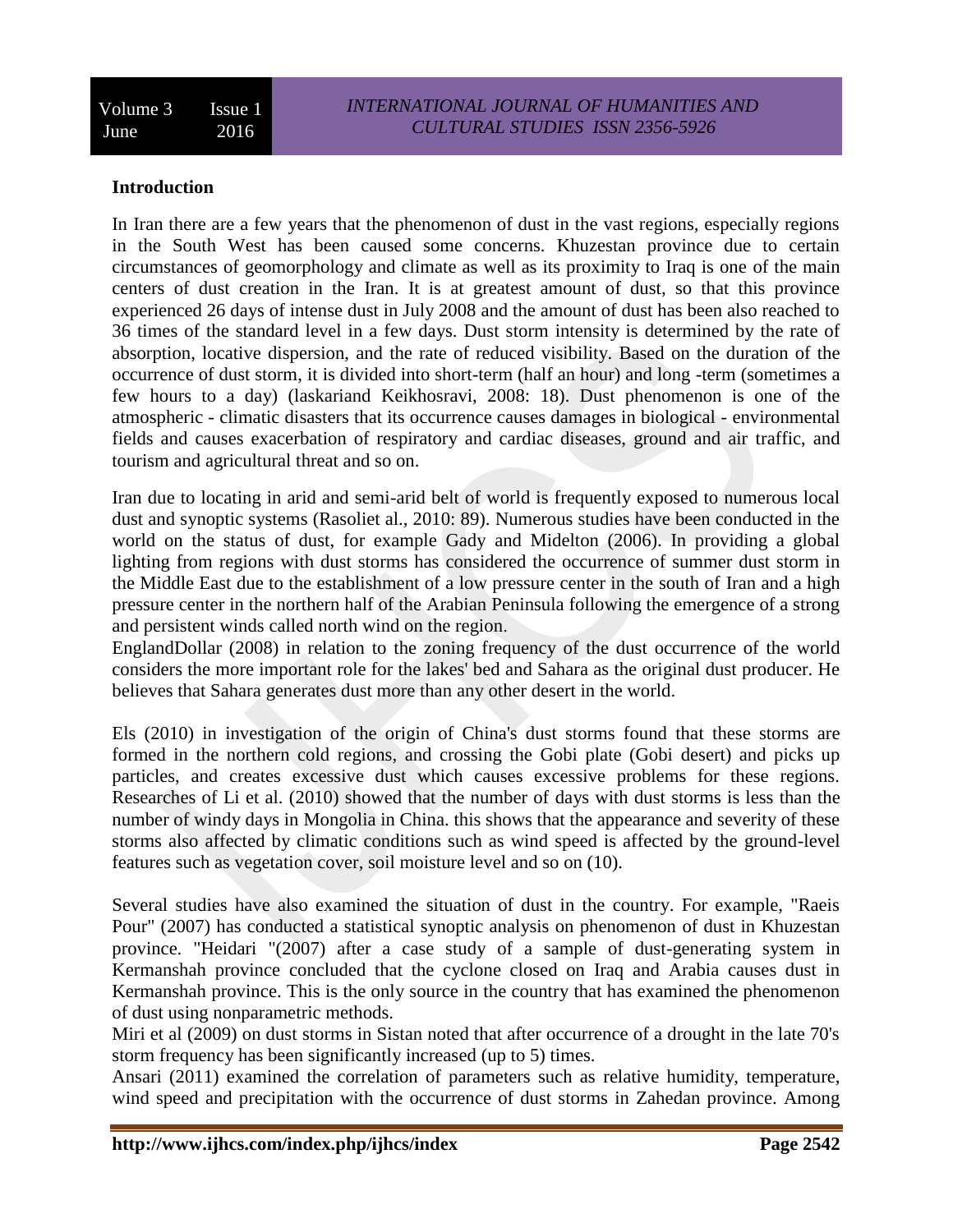these studied parameters, wind speed allocated the highest significant correlation to itself, and relative humidity allocated the lowest inverse correlation to itself.

The importance of the present study is in terms that the cities selected in Khuzestan province (Masjed Soleiman, Ahvaz, Rāmhormoz, Behbahan, Dezful, Aghajari, Abadan and Omidiyeh) are as cities have been located in the Southwest and West of the country on the path of migratory dust entry that flows from dry neighboring countries, including Iraq, Saudi Arabia, Kuwait, Turkey, Sudan, and even North Africa to Iran. Study on the phenomenon and its dust conditions can be considered as the vanguard dust entering the country.

The aim is to investigate the environmental impacts and to forecast the status of dust phenomena in selected cities in Khuzestan province (Masjed Soleiman, Ahvaz, Rāmhormoz, Behbahan, Dezful, Aghajari, Abadan and Omidiyeh). So that through this environmental impacts of dust and the best time-series models for the coming years (2016-2020) can be identified, and the level of entry of dust phenomenon to be specified for each of these cities. Finally, the strategies are expressed for controlling and reducing and preventing this problem.

#### **Data and Methods**

The geographical location of the study area Khuzestan province with an area of 64 234 square kilometers is located between 47 ° 41 'to 50 degrees 31 minutes east longitude and 29 degrees 58 minutes north latitude to 33 degrees 4 minutes in south west of Iran (Figure 1). [\(www.amar.org.ir2014.6.4\)](http://www.amar.org.ir2014.6.4/).

In this research, Khuzestan dust numbers data has been obtained from Meteorological Organization annually for the eight cities including: Masjed Soleyman, Ahvaz, Rāmhormoz, Dezful, Behbahan, Aghajari, and Badano Omidiyeh. Due to enough duration of statistical periods which is at least 21 years and proper distribution of its location, these stations (table 1) are selected. Studied time period in this research, is a 21-year which is ranged from 1990 to 2010.

Statistical characteristics of time series of studied stations rainfall are presented in Table 2:

| <b>Station</b><br>name | Longitude | <b>Height from</b><br>latitude<br>sea level |      | <b>Station</b><br>Code | <b>Statistical</b><br>period |
|------------------------|-----------|---------------------------------------------|------|------------------------|------------------------------|
| Masjed<br>Soleyman     | 49.28     | 31.93                                       | 320  | 40812                  | 21                           |
| Ahvaz                  | 48.67     | 31.33                                       | 22.5 | 40811                  | 21                           |
| Rāmhormoz              | 49.6      | 31.26                                       | 150  | 40813                  | 21                           |
| Dezful                 | 40.38     | 32.4                                        | 143  | 40795                  | 21                           |
| Behbehan               | 50.23     | 30.6                                        | 313  | 40834                  | 21                           |
| Aghajari               | 49.67     | 30.64                                       | 27   | 40833                  | 21                           |
| Abadan                 | 48.25     | 30.36                                       | 6.5  | 40831                  | 21                           |
| Omidiyeh               | 49.65     | 30.76                                       | 35   | 40830                  | 21                           |

**Table 1: Details of the regions studied in Khuzestan province**

**Table 2: Time series data details of dust of studied stations**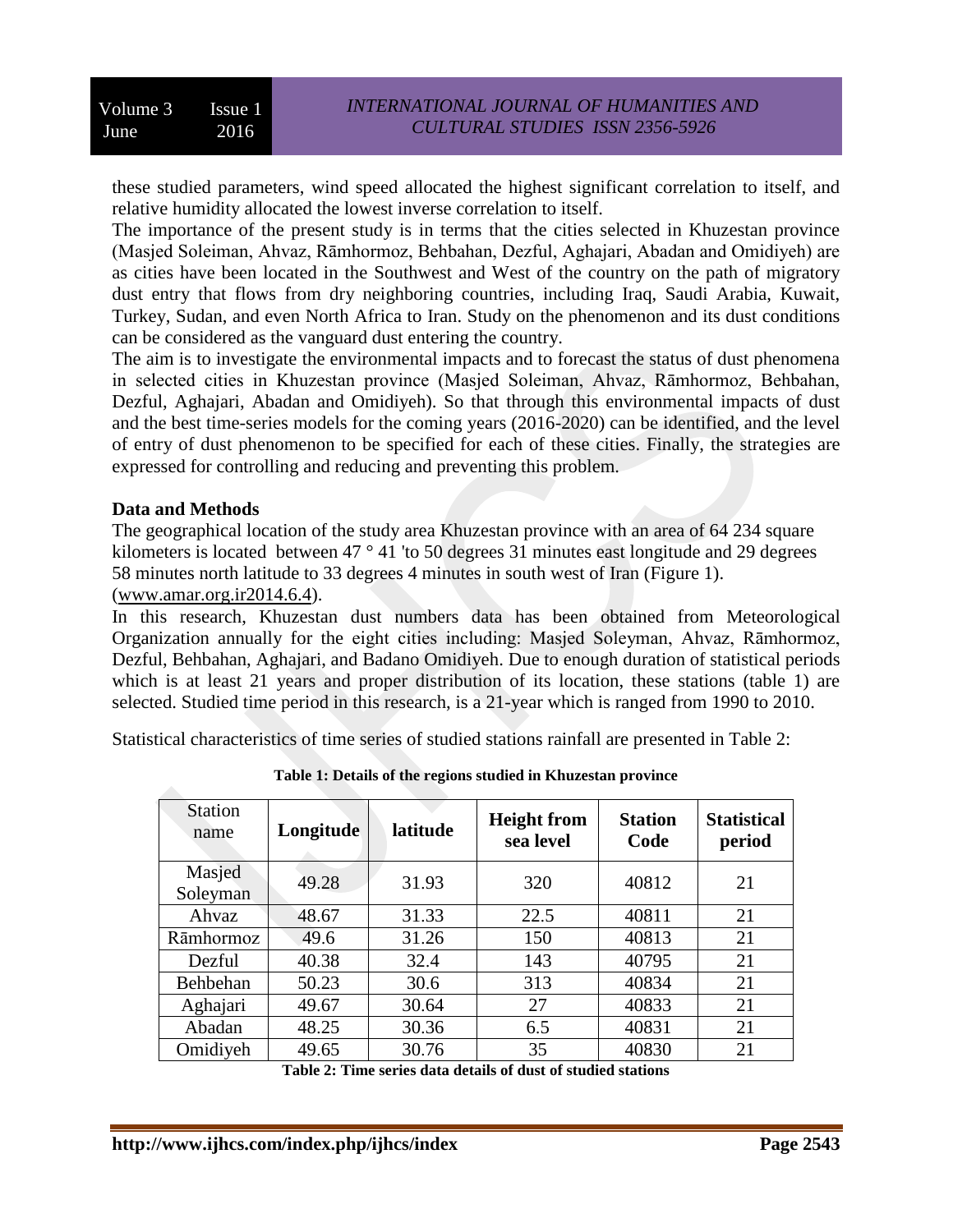#### *INTERNATIONAL JOURNAL OF HUMANITIES AND CULTURAL STUDIES ISSN 2356-5926*

|                       | stations                            |                     |               |               |                           |              |              |                     |  |  |
|-----------------------|-------------------------------------|---------------------|---------------|---------------|---------------------------|--------------|--------------|---------------------|--|--|
| details               | <b>Masjed</b><br>Soleym Ahvaz<br>an |                     | Rāmh<br>ormoz | <b>Dezful</b> | Behbeh Aghaja Abada<br>an | ri           | n            | <b>Omidi</b><br>yeh |  |  |
| Average               | 66.619                              | 83.904<br>8         | 38.476        | 89.381        | 30.761<br>9               | 51.571       | 73.285       | 128.90<br>48        |  |  |
| Standard<br>deviation | 34.441<br>95                        | 44.522 29.314<br>92 | 88            | 43.465<br>48  | 34.322<br>06              | 37.711<br>50 | 37.647<br>23 | 67.495<br>86        |  |  |
| Chulky<br>factor      | 380.                                | 329.                | 874.          | $365-.$       | 1.236                     | 374.         | 1.169        | 182-.               |  |  |

#### **The forecasts steps in time series**

Forecasting has various steps in time series which important cases of them are classified as below.

Time series Characterization and component determination: the research carried out by process changes methods, using Minitab software 17. In the step first requires observing process existence or non-existence has entered to annul dust numbers reach to primary knowledge with chosen cities of Khuzestan and each of cities through charting.

#### **Selection of forecast potential methods**

In order to determine forecast potential methods after that process and non-process of season and non-season changes of dust phenomenon has been determined in the application Minitab software 17, then spss19 software is used to choose the best method for appropriate forecast (figure 2)

In order to accuracy measurement data related to time series, four common methods has been used which is available in time series. We use the following four relationships.

The mean absolute error (MAE)

MAE or Bias =  $\sum_{i=1}^{n} \frac{(Y_i - Y_i)}{n}$  (1)  $\boldsymbol{n}$ n<br>i The mean absolute percentage error (MAE)

MAPE =  $100 \sum_{i=1}^{n} \frac{(Y_i - Y_i)}{Y_i}$ Y n<br>i=

The square root of the mean square error (RMSE)

 $RMSE = \sqrt{MSE}$  (3) Square mean error (MAE)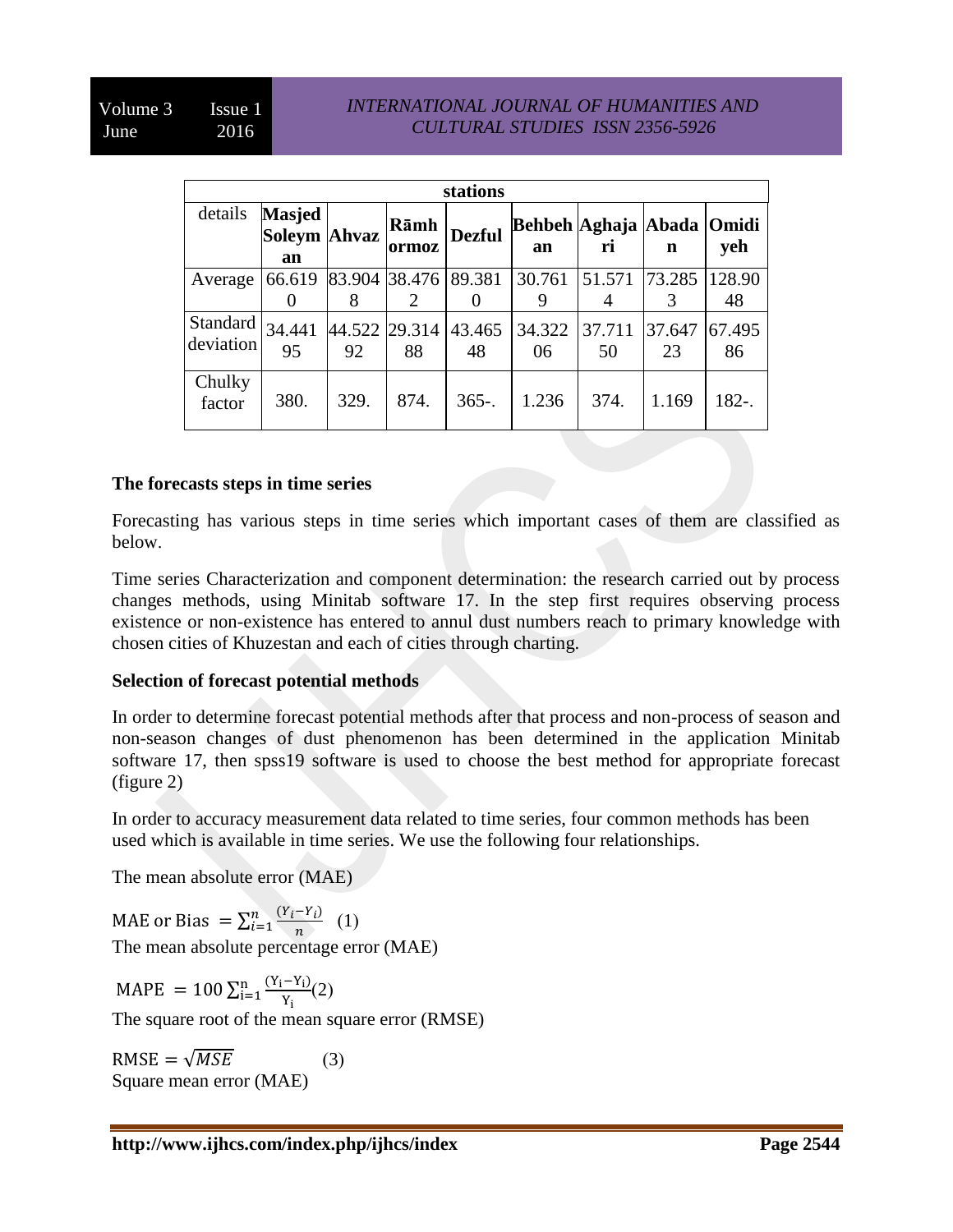MAE or Bias =  $\sum_{i=1}^{n} \frac{(Y_i - Y_i)^2}{n}$ (4)  $\boldsymbol{n}$ n<br>i

For the normal distribution of and the accuracy of the data normality Anderson-Darling test, and Kolmogorov - Smirnov is done by using Minitab 17 software. Also, for homogeneous data Ron test will be conducted by using the SPSS19 software.

## **Forecast**

In this research, expert structural model automatically by spss 19 software to identify and predict the best model for statistical years (2016-2020). In addition for charting Minitab 17 software and to sort predictions is used of Excel 2013 software.

#### **ARIMA model**

The most widely used statistical models, is Arima family patterns. In this approach, statistical pattern of values Based on their past behavior are modeled and predicted (Asakereh, 2011: 2).

Certain types of seasonal models show good results in practice and on the overall structure of the Arima models matches, from the Box Jenkins called multiplicative seasonal models are read and summarized as ARIMA  $(p, d, q)$   $(P, D, Q)$  has been shown.

In this structure (p, d, q) non-seasonal component model (P, D, Q) is seasonal component model. By using backward shift operator B the general form of the model is shown below :( about 5).

$$
\varphi_p(B)\Phi_p(B^s)\nabla^d\nabla_s^d z_t = \theta_q(B)\Theta_Q(B^s)a_t
$$
  

$$
\varphi(B), \Phi(B), \varphi(B), \Theta(B)
$$

In this model, polynomial is with the confidents of P, D. q, Q and coefficients of p, q are nonseasonal order and P, Q are seasonally order of autoregressive processes and moving averages show. In order to equation in this equation d, D, respectively, the degree of simple and seasonal differencing shows that most of these factors does not exceed of one factor. In this model  $\vee_s^d$  is seasonal operator and  $V^d$  is non-seasonal operator.

 $(5)$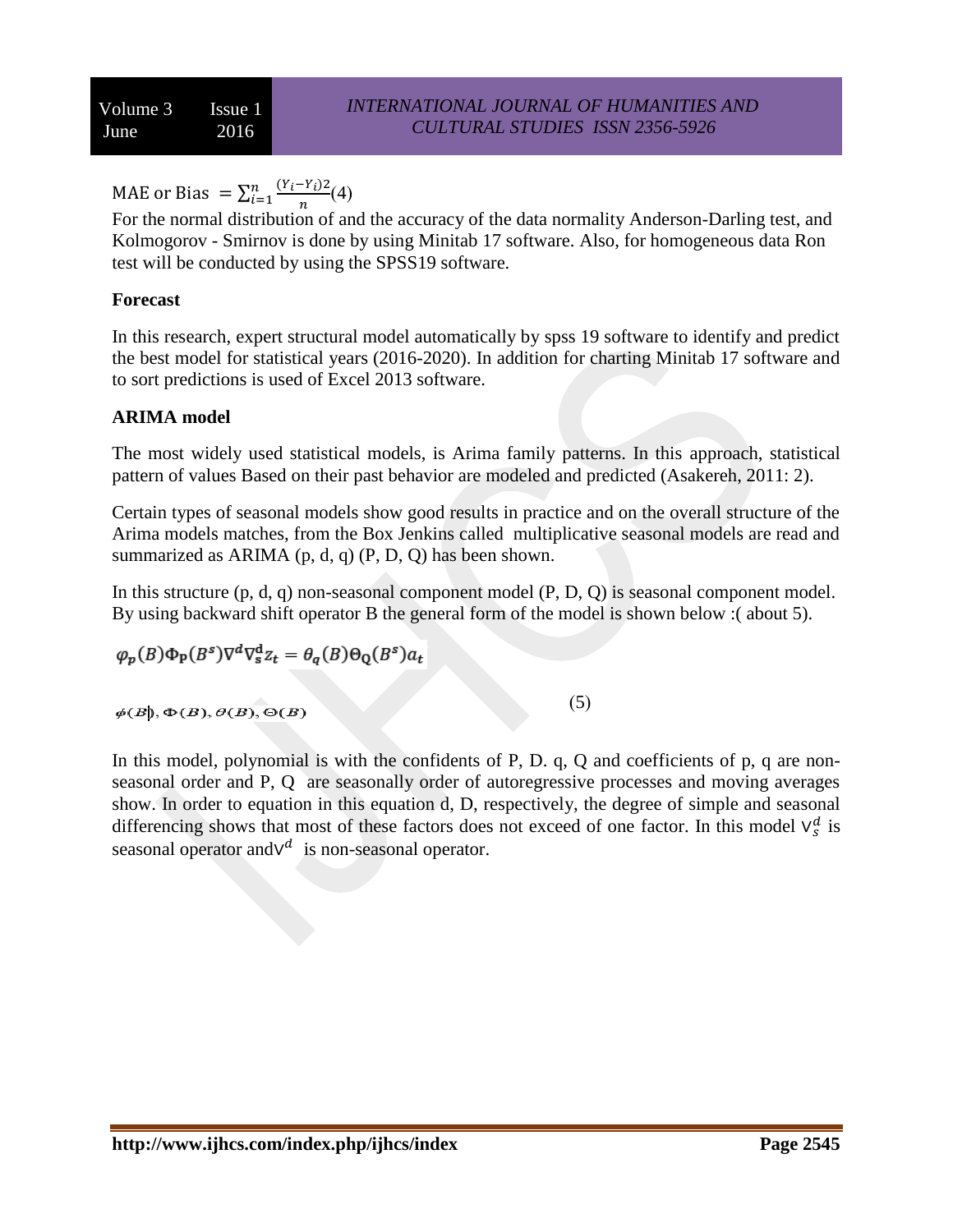#### **Prediction model of Holt-Winters smooth development**

The observed value of the time series shows at time t with  $x_t$ . It can be said that tx will be represented the predicted value. So we introduce the process met with tT in this model, two estimating equation are (Eq. 5 and 6)

 $(0 < A < 1)$  $tx = A(x_{t-1} + T_{t-1}) + (1 - A) x_t(5)$  $(0 < B < 1)$ tT=B t<sub>-1</sub> + (1 - B) (tx -x t<sub>-1</sub>) (6) Process use of Holt-Winters models is summarized as follows:

Estimates of  $tx$  and  $tT$  are obtained as follows :(Eq. 7 and 8)

) 0>A> 1 ؛ẍ=4،3،....،n ( )7(  $t\ddot{x} = A(\ddot{x} t_{-1} + T t_{-1}) + (1 - A)x$ ) 0>B> 1 ؛ẍ=4،3،....،n ( )8(  $tT=B t_{-1} + (1 - B)(t\ddot{x} - \ddot{x} t_{-1})$ 

2. With reaching time of n future required quantities  $x_{n+h}$  is expected as follows: (about 9).

$$
\dot{x}_{n+h} = \ddot{x}_n + ht_n \qquad (h = 1 \cdot 2 \cdot 3)
$$
 (9)

## **Ever simple development model**

In many cases of ever simple development models time series are used to forecast future values. This method is one of the best ones and yet simple forecast that is considered basis for the other forecast methods. Simple development method is useful for time series which are not considered periodical changes. The method of forecasting next period data consists: ever simple development formula (Equation 10).

$$
F_{t+1} = F_t + a(A_t - F_t) \tag{10}
$$

 $Ft + 1$  calculates to forecast next periods,  $Ft$  to forecast pre-periods and, the actual amount for the pre-periods. Whatever alpha with ever development nears coefficient to zero, reflecting recent data is worthless and whatever with ever development nears to one, shows that recent data e more valuable.

#### **Results and discussion**

In The time-series related data to the number of dust during the statistical period (2010-1990) has shown annually. (Table 3)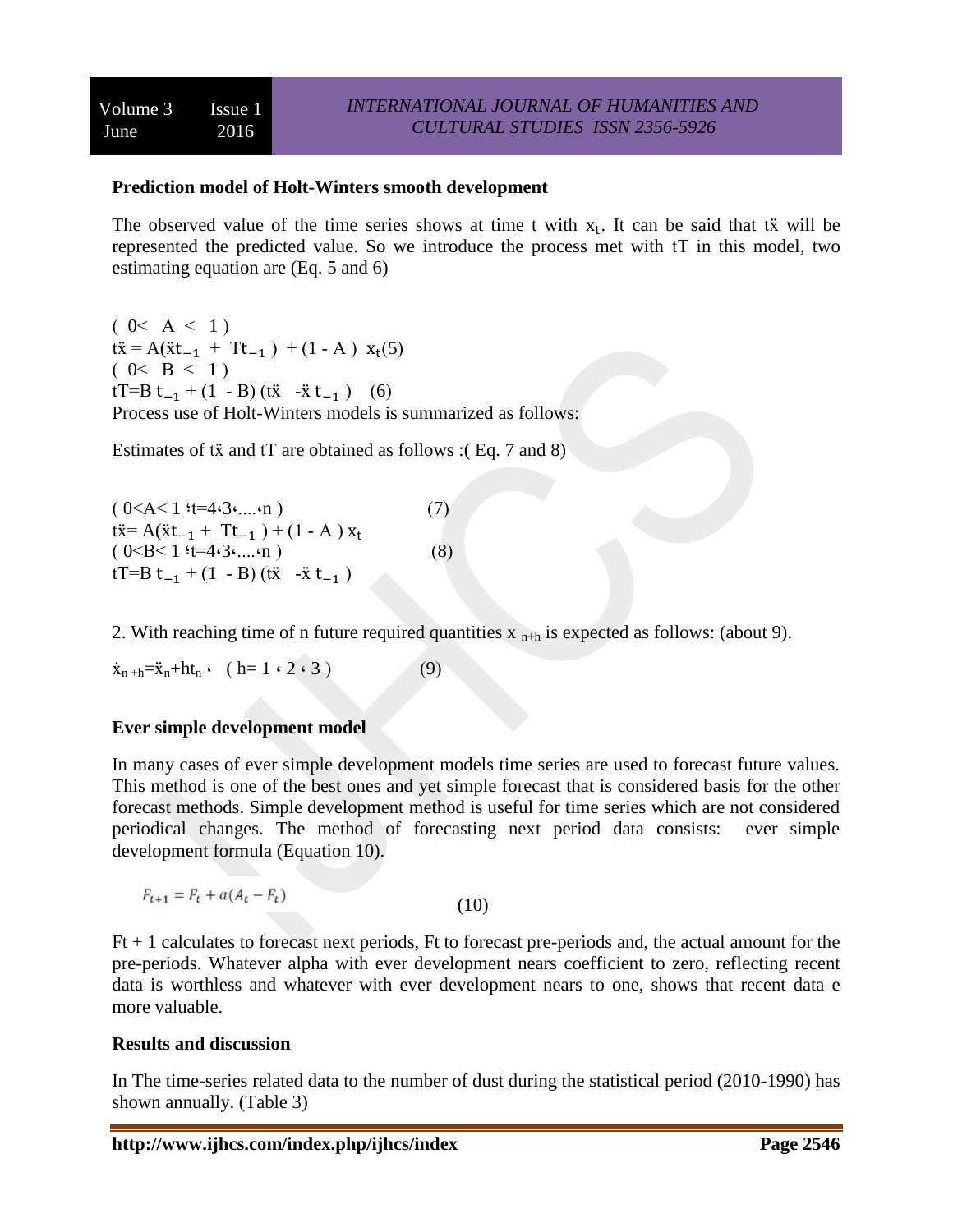First in order to determine seasonal process and changes should be selected time series diagram to each of the cities that in this research we have done this work by using Minitab software 17.

| <b>YEAR</b> | <b>MASJED</b><br><b>SOLEYMAN</b> | <b>AHVAZ</b> | <b>RĀMHORMOZ</b> | <b>DEZFUL</b> | <b>BEHBEHAN</b> | <b>AGHAJARI</b> | <b>ABADAN</b> | <b>OMIDIYEH</b> |
|-------------|----------------------------------|--------------|------------------|---------------|-----------------|-----------------|---------------|-----------------|
| 1990        | 9                                | 93           | 42               | 148           | $\ast$          | 35              | 81            | 79              |
| 1991        | 48                               | 159          | 22               | 179           | $*$             | 84              | 65            | 123             |
| 1992        | 84                               | 146          | 55               | $\ast$        | $\ast$          | 88              | 86            | $\ast$          |
| 1993        | 58                               | 56           | 20               | $\ast$        | ***             | 43              | 60            | 78              |
| 1994        | 66                               | 82           | 49               | 102           | 48              | 72              | 83            | 107             |
| 1995        | 48                               | 33           | 9                | 78            | 2               | 13              | 35            | 37              |
| 1996        | 57                               | 26           | 16               | 73            | 9               | 6               | 31            | 39              |
| 1997        | 70                               | 38           | 18               | 150           | 12              | 12              | 46            | 88              |
| 1998        | 8                                | 12           | $\overline{0}$   | 50            | 8               | $\overline{4}$  | 26            | 58              |
| 1999        | 50                               | 54           | 27               | 76            | 13              | 9               | 54            | 75              |
| 2000        | 116                              | 97           | 72               | 112           | 62              | 60              | 84            | 174             |
| 2001        | 40                               | 47           | 9                | 46            | 6               | 7 <sup>1</sup>  | 40            | 161             |
| 2002        | 45                               | 53           | 9                | 58            | 3               | 17              | 39            | 152             |
| 2003        | 129                              | 108          | 70               | 124           | 49              | 70              | 84            | 235             |
| 2004        | 65                               | 64           | 22               | 94            | 31              | 47              | 49            | 166             |
| 2005        | 79                               | 102          | 30               | 117           | 44              | 77              | 79            | 189             |
| 2006        | 41                               | 72           | 29               | 121           | 28              | 39              | 74            | 190             |
| 2007        | 49                               | 104          | 40               | 80            | 45              | 71              | 75            | 202             |
| 2008        | 110                              | 152          | 92               | 118           | 118             | 127             | 144           | 231             |
| 2009        | 131                              | 160          | 106              | 112           | 102             | 120             | 170           | 187             |
| 2010        | 96                               | 104          | 71               | 84            | 66              | 82              | 134           | 136             |
|             |                                  |              |                  |               |                 |                 |               |                 |

#### **Table 3: Distribution of dust phenomenon in Khuzestan province during 1990-2010**

As shown in Figure 1, the existed time series has uneven and the most changes surface in which time series for to be taken dust samples for each of the cities. Observing the changes which in general can study status of each city individually in terms of dust phenomenon





**Table 4: explain the model to predict the number of dust Selected cities of Khuzestan province for years (2016-2020)**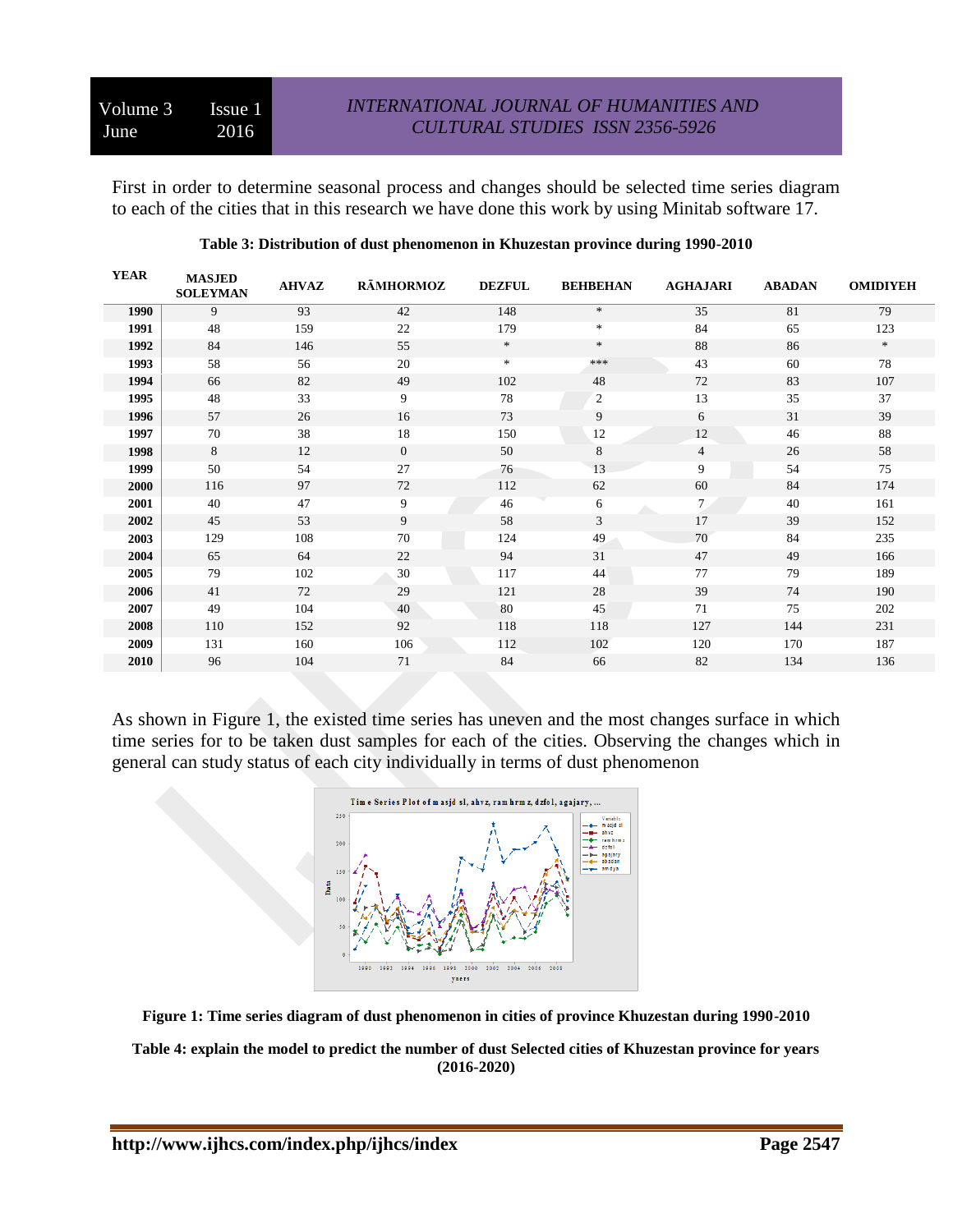#### *INTERNATIONAL JOURNAL OF HUMANITIES AND CULTURAL STUDIES ISSN 2356-5926*

|             | <b>Cities</b> | Model. No      | <b>Model type</b>   |
|-------------|---------------|----------------|---------------------|
| <b>Best</b> | Masjed        |                | <b>Holt Winters</b> |
| models      | Soleyman      |                |                     |
|             | Ahvaz         | $\overline{2}$ | Growth smooth       |
|             | Rāmhormoz     | 3              | Growth smooth       |
|             | Dezful        | 4              | ARIMA $(0,0,0)$     |
|             | Behbehan      | 5              | <b>Holt Winters</b> |
|             | Aghajari      | 6              | Growth smooth       |
|             | Abadan        |                | Growth smooth       |
|             | Omidiyeh      | 8              | Growth smooth       |

Output of Table (4) is model explanatory. According to the professional modeler it is possible to the software automatically choose the best model for dust forecasting annually basis on each of the cities. In fact, the findings show that the for city of Masjed Soleiman and Behbahan the Holt winters model is proper, for cities Ahvaz, Rāmhormoz, Aghajari, Abadan and Omidiyeh from ever simple development model provide accurate results, and finally for the Dezful ARIMA model (0, 0, 0) have been recognized as the most appropriate model for the dust phenomenon in years (2016-2020)

Outputs in the table (5) show the adaptation rate of forecast model with actual values at the level of all the models. For each statistic of the current table shows mean, standard deviation, maximum and minimum number value among all the models. It can also see the percentage of the numerical value of the statistical distribution. To percentiles also stated the percentage of models, numerical values for statistical adaptation with smaller amounts certainty level. In fact percentile of the model shows that they have had several percentages of numerical value compatibility tests.

| Table 5: amount of adaptation model of predictions with actual values in all models for selected cities in |
|------------------------------------------------------------------------------------------------------------|
| Khuzestan province during the statistical period of (1990-2010)                                            |
|                                                                                                            |

| Compatibility                          |        |           |          | Minim Maximu          |          |          |        | <b>Percentiles</b> |         |         |         |
|----------------------------------------|--------|-----------|----------|-----------------------|----------|----------|--------|--------------------|---------|---------|---------|
| test                                   | Mean   | <b>SE</b> | um       | m                     | 5        | 10       | 25     | 50                 | 75      | 90      | 95      |
| Static coefficient<br>of determination | .318   | .306      | $-110.2$ | .820                  | $-210.2$ | $-210.2$ | .123   | .200               | .649    | .820    | .820    |
| The coefficient of<br>determination    | .266   | .183      | $-110.2$ | .495                  | $-210.2$ | $-210.2$ | .104   | .236               | .465    | .495    | .495    |
| Mean Square<br>Error                   | 739.34 | 208.8     | [040.25] | 360.48                | 040.25   | 040.25   | 483.29 | 919.31             | 545.425 | 360.48  | 360.48  |
| Mean Absolute<br>Error                 | 292.77 |           |          | 648.54 688.29 927.190 | 688.29   | 688.29   | 218.32 | 980.66             | 680.106 | 927.190 | 927.190 |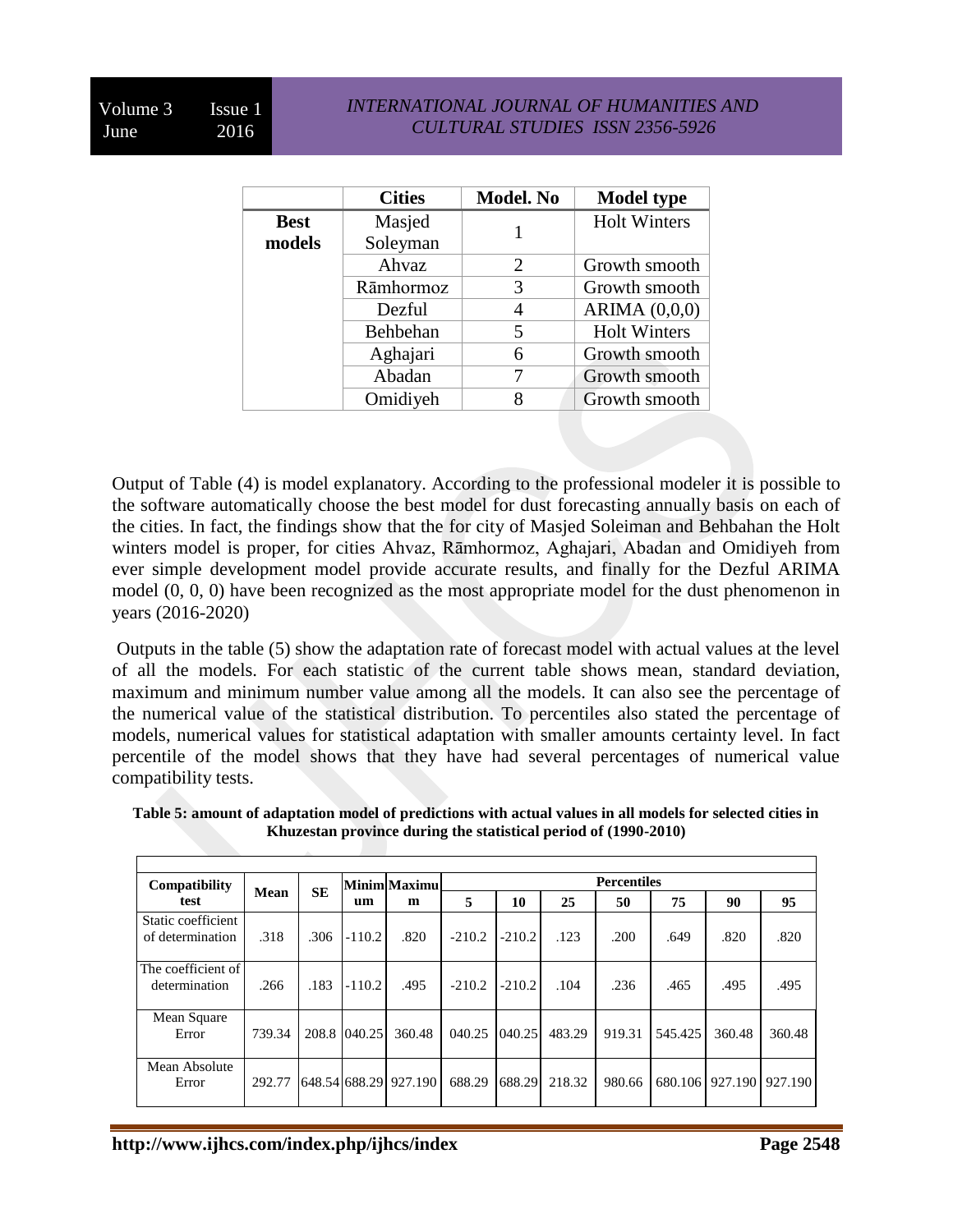#### *INTERNATIONAL JOURNAL OF HUMANITIES AND CULTURAL STUDIES ISSN 2356-5926*

| Absolute<br>maximum relative<br>error |        |              | 15.409 35.369 306.94 03.1162 |               |                      |        |        | 306.94 306.94 107.123 722.274 980.638 037.1162 037.1162 |        |
|---------------------------------------|--------|--------------|------------------------------|---------------|----------------------|--------|--------|---------------------------------------------------------|--------|
| Mean Absolute<br>Error                | 077.27 | 597.6 108.18 | 826.36                       |               | 108.18 108.18 924.21 | 410.25 | 161.33 | 826.36                                                  | 826.36 |
| The absolute<br>maximum error         |        |              | 739.73 503.17 232.54 806.104 | 323.54 323.54 | 296.59               | 012.68 | 328.88 | 806.104   806.104                                       |        |

Table (6) output proceeded to specify forecast model compatibility of annual dust number accuracy to chosen cities of the province which can specify compatibility ability and measurement accuracy through comparison of existing differences in all of the cities from high significant coefficient by use of appropriate models to forecast.

The City Rāmhormoz with highest significant coefficient 0.910, and Ahvaz with 0.153 have allocated the least significant coefficient in the province annual number of dust.

| Table6: amount of consistency and accuracy of prediction models in the series when the dust in the cities of |
|--------------------------------------------------------------------------------------------------------------|
| Khuzestan province during the statistical period of (1990-2010)                                              |

|                    |                                                          |                                                | <b>Liang factor Box</b>        |                                   |                                   |                                                 |                                      |                |                                             |                          |
|--------------------|----------------------------------------------------------|------------------------------------------------|--------------------------------|-----------------------------------|-----------------------------------|-------------------------------------------------|--------------------------------------|----------------|---------------------------------------------|--------------------------|
| <b>Model</b>       | <b>Static</b><br>coefficie<br>nt of<br>determin<br>ation | <b>Coefficie</b><br>nt of<br>determi<br>nation | Mean<br>Square<br><b>Error</b> | Mean<br><b>Absolut</b><br>e Error | <b>Mean</b><br>Absolut<br>e Error | <b>Absolute</b><br>maximum<br>relative<br>error | <b>Absolute</b><br>maximu<br>m error | Statistic<br>s | <b>Deg</b><br>rees<br>of<br>free<br>do<br>m | <b>Signifi</b><br>cantly |
| Masjed<br>Soleyman | 820.                                                     | 227.                                           | 31.068                         | 78.095                            | 23.808                            | 669.954                                         | 54.223                               | 20.208         | 16                                          | 211.                     |
| Ahvaz              | 144.                                                     | 202.                                           | 39.784                         | 55.866                            | 32.985                            | 223.021                                         | 84.453                               | 22.884         | 17                                          | 153.                     |
| Rāmhormoz          | 294.                                                     | 071.                                           | 28.254                         | 81.103                            | 21.556                            | 326.522                                         | 58.203                               | 9.850          | 17                                          | 910.                     |
| Dezful             | $2.11-$                                                  | $2.11 -$                                       | 43.465                         | 29.688                            | 33.220                            | 94.306                                          | 89.619                               | 17.699         | 18                                          | 473.                     |
| Behbehan           | 767.                                                     | 495.                                           | 25.040                         | 190.927                           | 18.108                            | 1162.037                                        | 62.577                               | 13.978         | 16                                          | 600.                     |
| Aghajari           | 178.                                                     | 245.                                           | 32.769                         | 115.206                           | 26.940                            | 546.057                                         | 66.150                               | 18.975         | 17                                          | 330.                     |
| Abadan             | 116.                                                     | 400.                                           | 29.169                         | 36.743                            | 23.099                            | 120.544                                         | 69.874                               | 16.606         | 17                                          | 481.                     |
| Omidiyeh           | 221.                                                     | 478.                                           | 48.360                         | 30.709                            | 36.826                            | 130.795                                         | 104.806                              | 21.114         | 17                                          | 221.                     |

## **Study of data Normal distribution:**

For this purpose have been used two test of Anderson-Darling in (Minitab17) software, and Kolmogorov - Smirnov in (spss19) Software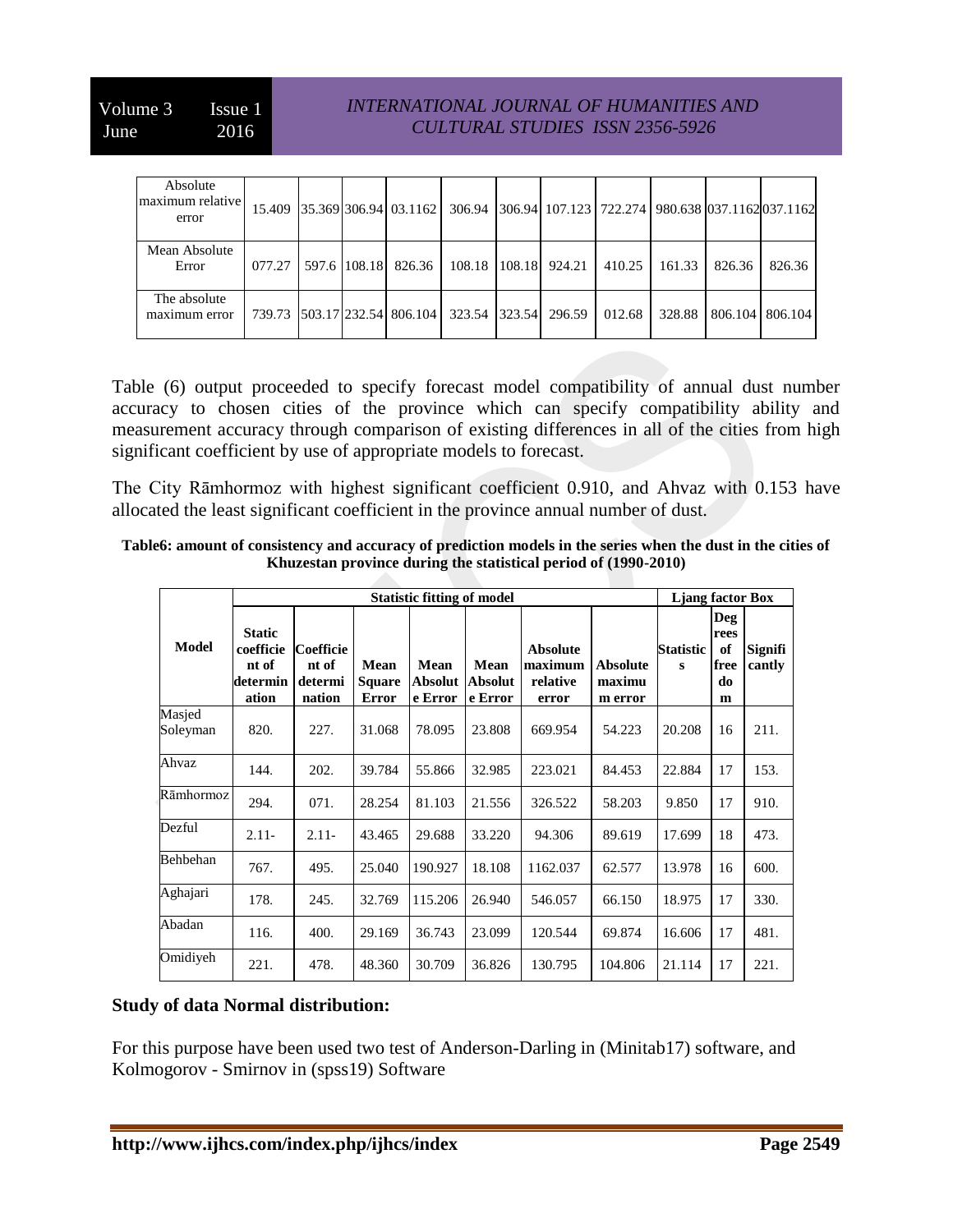#### **Anderson-Darling test**



**Figure 2: Data normalization study of dust phenomenon of province Khuzestan chosen cities during 1990- 2010**

According to (Fig. 2) Anderson-Darling diagram can be seen as obtained (P-Value) from the test equals 507/0 and the value is much larger than the test significance level, so dust phenomenon data in province Khuzestan cities during 1990 to 2010 is normal.

#### **Kolmogorov-Smirnov (K-S)**

As shown in Table (7) the calculation of amount of dust phenomenon normalization in province Khuzestan cities with differences maximum has been specified in three absolute, positive and negative levels. In this regard, the absolute difference and positive are equal, while there is a difference with negative level which indicates that the absolute level, while positive are larger than the negative surface. Accordingly, with respect to the calculated significance which is larger than level of alpha 0.5, can be accepted that the phenomenon dust data of the province Khuzestan cities are normal.

|                | dust phenomenon                    |           |  |  |  |  |
|----------------|------------------------------------|-----------|--|--|--|--|
| <b>Number</b>  | 21                                 |           |  |  |  |  |
| <b>Normal</b>  | 562.9048                           |           |  |  |  |  |
|                | <b>SD</b>                          | 261.25063 |  |  |  |  |
|                | <b>Absolute</b>                    | 128.      |  |  |  |  |
| <b>Maximum</b> | <b>Positive</b>                    | 128.      |  |  |  |  |
| difference     | <b>Negative</b>                    | $073 -$   |  |  |  |  |
|                | Kolmogrov - Smirnov                |           |  |  |  |  |
|                | <b>Criteria of Decision Making</b> |           |  |  |  |  |

#### **Table 7: review on data normalization of dust phenomenon of selected cities of Khuzestan province during 1990-2010**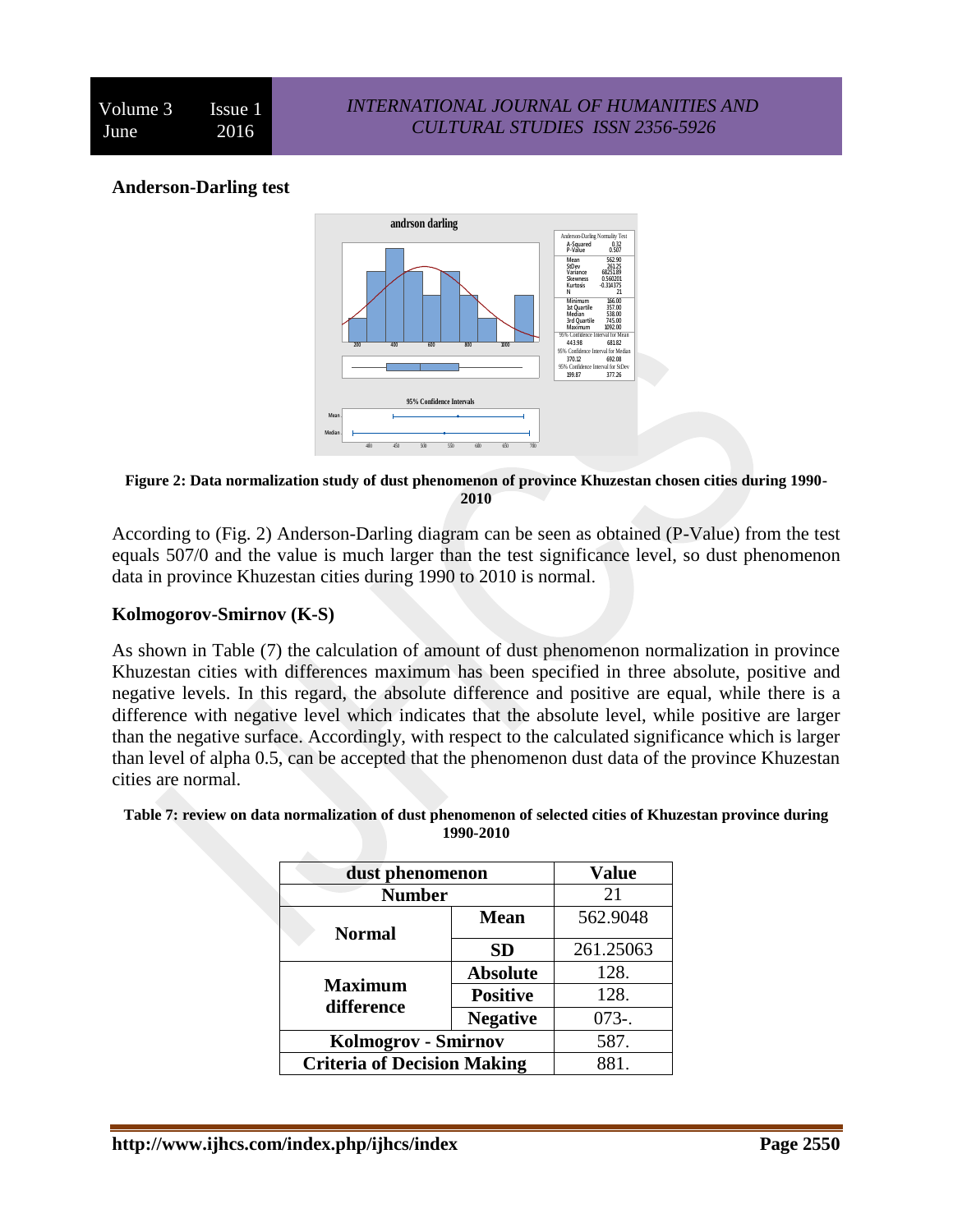#### **Homogeneity test of data**

There are methods to test the homogeneity of climate data that we go on in the following through test-run test by using 19spss software.

Table (8) findings show the descriptive statistics of Province Khuzestan cities dust phenomenon during the statistical period 1990-2010 which has studied the mean, standard deviation, minimum, maximum, and percentiles of dust phenomenon over the expressed years. Since we choose the Average Test Value and its value is obtained 561.9048. The number of samples lower or higher than or equal to the average has been come in the Test Value table. The number of turnover period (Number of Case 10) has been achieved which regarding to significant level Asymp.sig. (2-tailed), the homogeneity of the data will be accepted. (Table 9).

#### **Table 8: Descriptive statistics dust phenomenon of cities in Khuzestan Province during the statistical period**

| <b>Descriptive statistics</b>                    |                                                                             |  |  |  |  |  |  |  |  |
|--------------------------------------------------|-----------------------------------------------------------------------------|--|--|--|--|--|--|--|--|
| <b>Percentage</b><br><b>Num</b><br>Minimu Maximu |                                                                             |  |  |  |  |  |  |  |  |
|                                                  | <b>SD</b><br>25<br>75<br>50<br><b>Mean</b><br>ber<br>m<br>m                 |  |  |  |  |  |  |  |  |
| <b>Juct</b>                                      | 9048.562 26351.251<br>00.1092<br>0000.538<br>00.166<br>0000.357<br>0000.745 |  |  |  |  |  |  |  |  |
|                                                  | of 1990-2010                                                                |  |  |  |  |  |  |  |  |

**Table9: Test of Run of dust test data in city of Khuzestan Province during the statistical period of 1990-2010**

| <b>Runs Test</b>                     | <b>DUST</b> |
|--------------------------------------|-------------|
| <b>Test Value</b>                    | 562.9048    |
| <b>Cases &lt; Test Value</b>         | 11          |
| $\text{Case} \geq \text{Test Value}$ | 10          |
| <b>Total Cases</b>                   | 21          |
| <b>Number of Runs</b>                | 10          |
| Z                                    | -.438       |
| Asymp. Sig. (2-tailed)               | .661        |

With respect to the forecast issue of entered dust quantities into the province Khuzestan chosen cities during the 5-year period (2016-2020) has studied with high and low confidence in 95% confidence level. Table (10) results and shape (3) show that best model to forecast Holt winter has been identified for the city of Masjed Soleiman. In addition the forecast value has done for the years (2016-2020).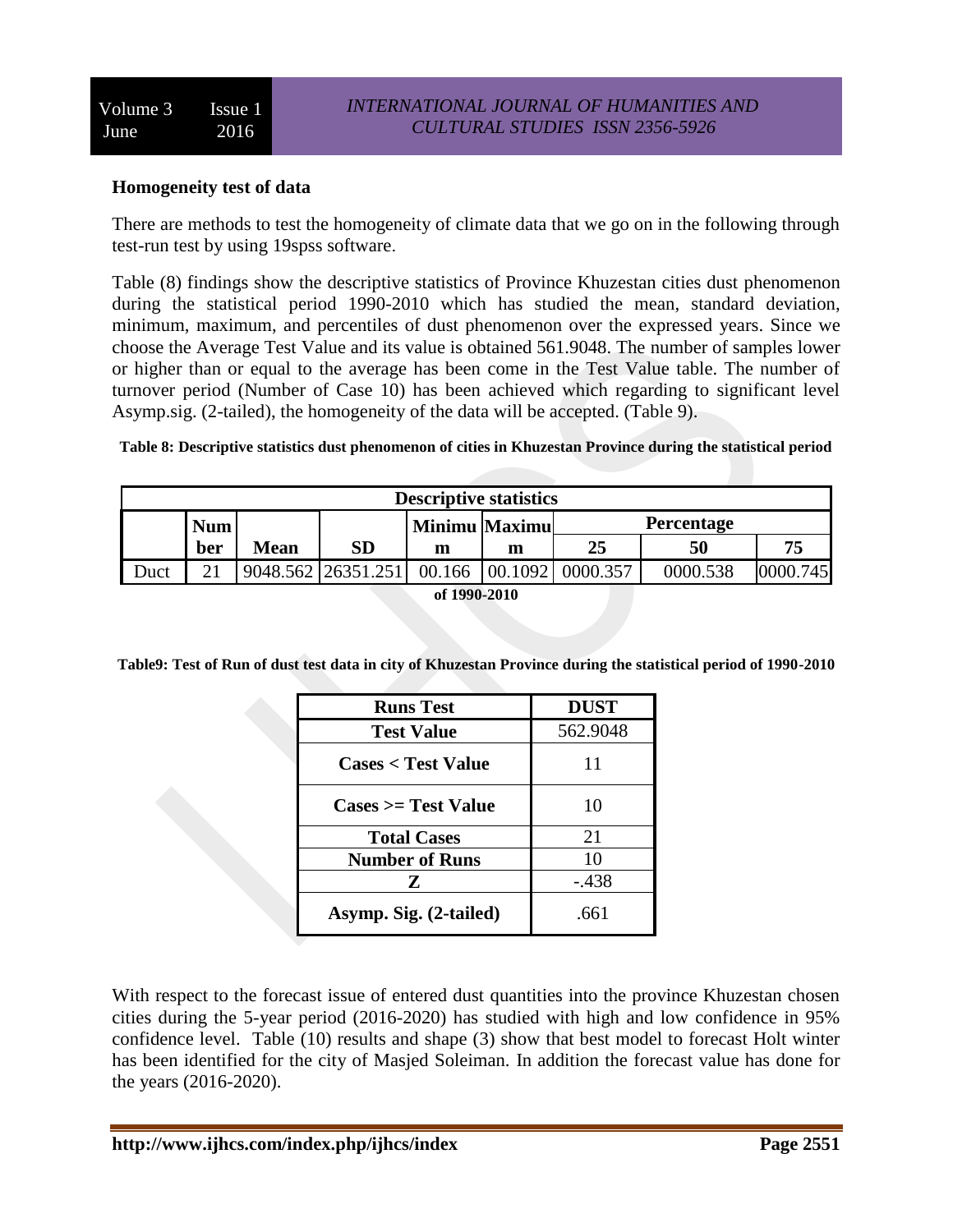It shows the amount of dust reach to 109.24 days annually in 2016 and to 119.83 days in 2020 per year that reflects dust increasing process in future year.

| Forecast            |          | Years  |        |        |        |        |         |
|---------------------|----------|--------|--------|--------|--------|--------|---------|
| Model<br>City       |          | 2016   | 2017   | 2018   | 2019   | 2020   | Mean    |
| <b>Holt Winters</b> | Forecast | 109.24 | 111.89 | 114.56 | 117.19 | 119.83 | 114.542 |
| Masjed<br>Soleyman  | up       | 174.26 | 176.91 | 179.56 | 182.21 | 184.86 | 179.56  |
|                     | Low      | 21.44  | 86.46  | 51.49  | 16.52  | 81.54  | 51.59   |

| Table 10: Forecast model for the phenomenon of dust entered into during the years 2016 to 2020 |  |
|------------------------------------------------------------------------------------------------|--|
|                                                                                                |  |



**Figure 3: Forecast model for dust phenomenon imported during the years 2016-2020**

The results of Table (11) and Figure (4) show that the best model identified for Ahvaz is ever simple development model. The specified values show that the amount of dust in Ahwaz from 2016 to 2020 is 122.13 days per year. Of course the upper limit of this table shows an increasing process since (2016-2020).

|  |  | Table 11: Forecast model for dust phenomenon imported during the years 2016-2020 |
|--|--|----------------------------------------------------------------------------------|
|--|--|----------------------------------------------------------------------------------|

|             |        |        | <b>Forecast</b> |        |        |          |                      |
|-------------|--------|--------|-----------------|--------|--------|----------|----------------------|
| <b>Mean</b> | 2020   | 2019   | 2018            | 2017   | 2016   |          | <b>City</b><br>Model |
| 13.122      | 13.122 | 13.122 | 13.122          | 13.122 | 122.13 | Forecast | smooth               |
| 53.269      | 283.70 | 276.95 | 269.89          | 262.48 | 254.64 | Up       | Growth               |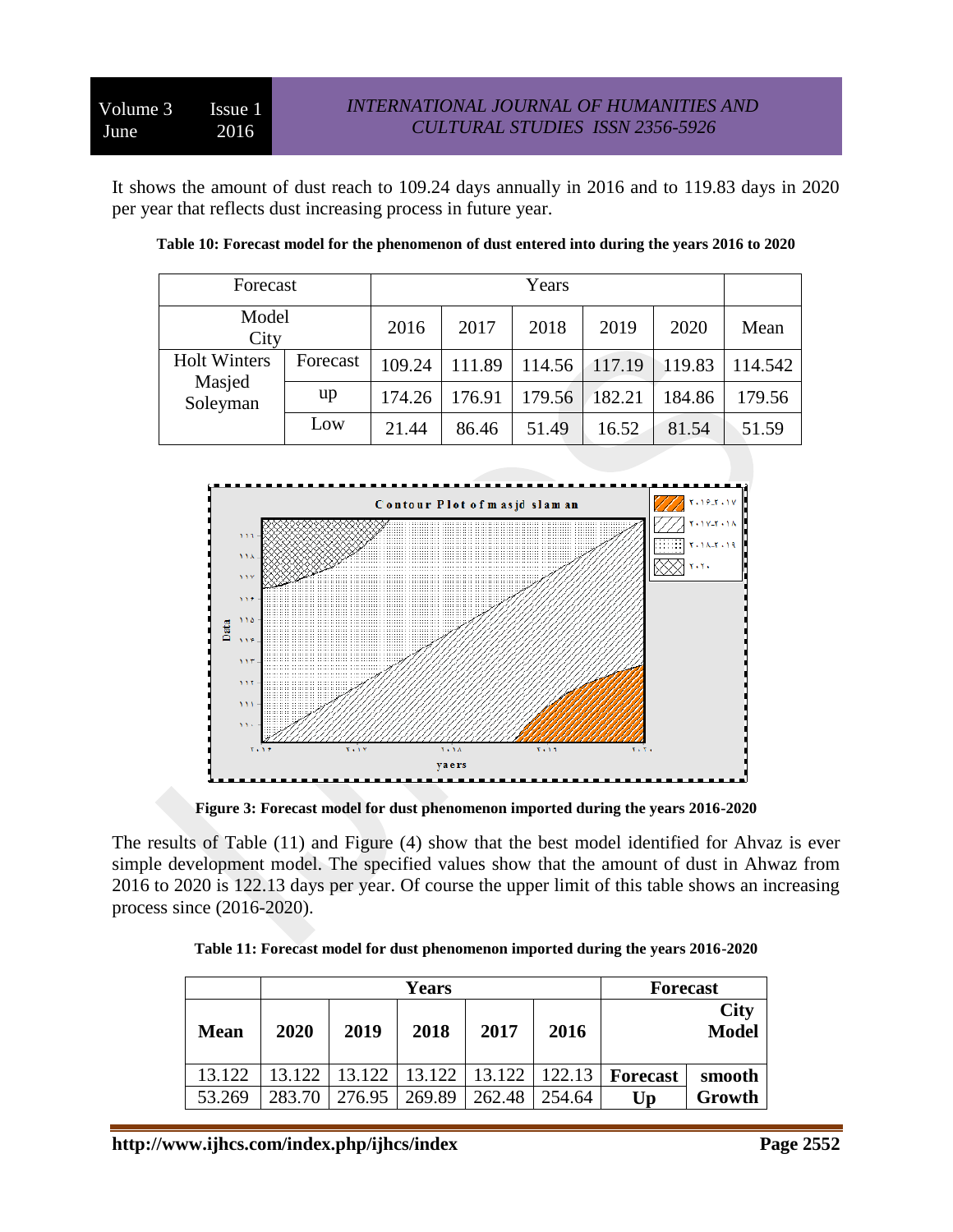| Ahvaz | Low |  |  | $28.25 -   -44.39   -69.32   -63.25   -22.18   -40.10$ |
|-------|-----|--|--|--------------------------------------------------------|



**Figure 4: Forecast a model for entering phenomenon of dust during the years of 2016 to 2020**

Output of Table (12) and Figure (5) show that the best model identified for Rāmhormoz city. Ahvaz city is ever simple development model. The specified values of forecast for the years of (2016-2020) are fixed and reached to 70.82 days. In fact the upper limit of confidence indicates an increasing process for the forecasted years. According to these findings, Rāmhormoz city has the least forecasted value of dust for the coming years among the selected cities of Khuzestan province.

|             | <b>Years</b> |          |         |         |         |              | <b>Forecast</b> |
|-------------|--------------|----------|---------|---------|---------|--------------|-----------------|
| <b>Mean</b> | 2020         | 2019     | 2018    | 2017    | 2016    | <b>City</b>  |                 |
|             |              |          |         |         |         | <b>Model</b> |                 |
| 70.82       | 82.70        | 82.70    | 82.70   | 82.70   | 70.82   | Forecast     | Growth          |
| 149.25-     | 07.154       | 73.151   | 149.32  | 146.84  | 144.27  | up           | smooth          |
| $-61.7$     | $-44.12$     | $-10.10$ | $-69.7$ | $-20.5$ | $-63.2$ | low          |                 |

**Table 12: Forecast model for the phenomenon of dust entered into during the period 2016-2020**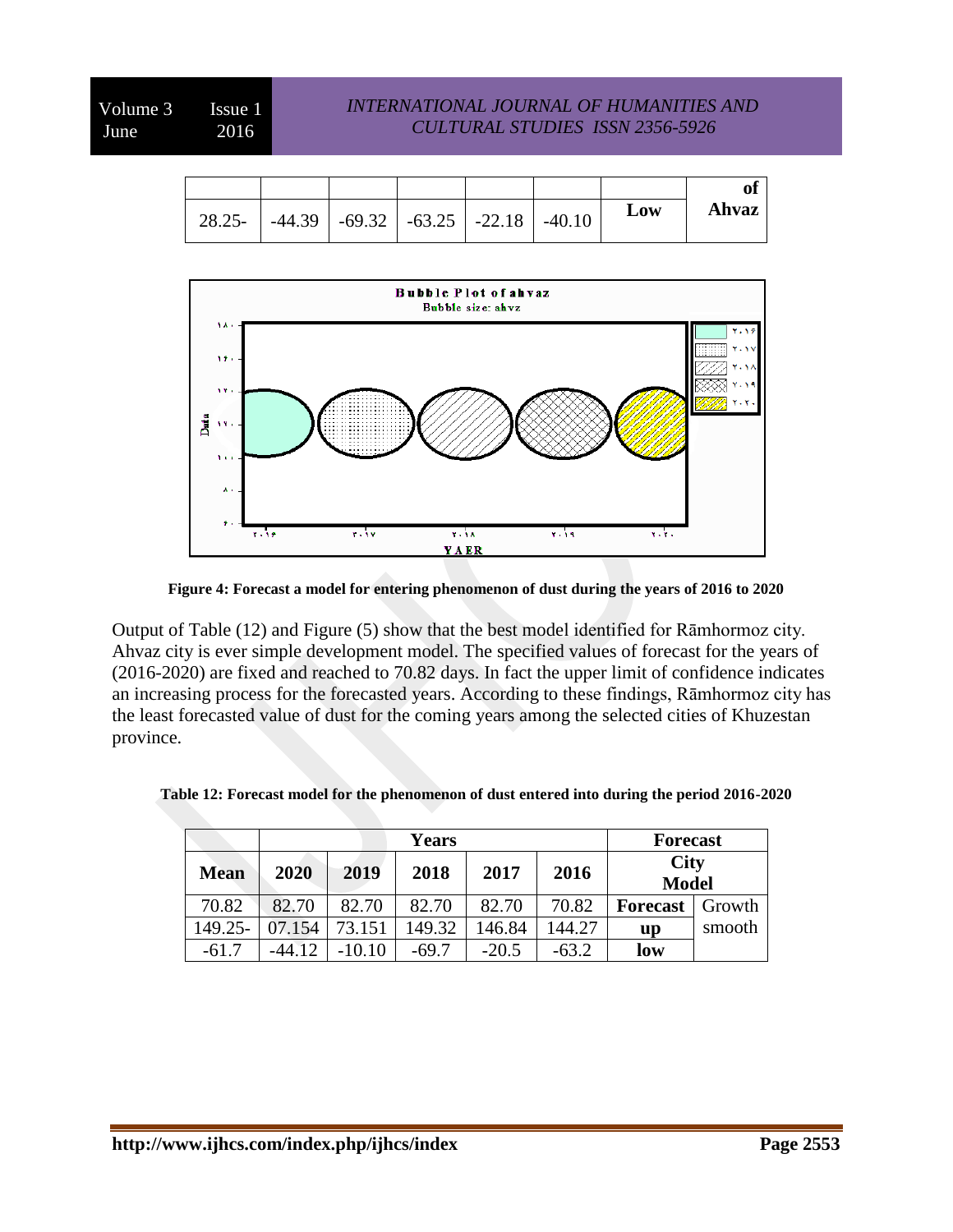

**Figure 5: Forecast a model for entering phenomenon of dust during the years of 2016 to 2020**

Results of Table (13) indicate that the best model identified for Dezful city in years of (2016- 2020) is ARIMA model (0, 0, and 0) (the only identification model for this city). Dezful city after Rāmhormoz city has the least forecasted value of dust between these forecasted years. The number of dust days for the city of Dezful is reached to the average of 89.38 for the forecasted period.

|             | <b>Years</b> |         |         |         |         |                             | <b>Forecast</b> |
|-------------|--------------|---------|---------|---------|---------|-----------------------------|-----------------|
| <b>Mean</b> | 2020         | 2019    | 2018    | 2017    | 2016    | <b>City</b><br><b>Model</b> |                 |
| 38.89       | 38.89        | 38.89   | 38.89   | 38.89   | 89.38   | <b>Forecast</b>             |                 |
| 05.180      | 05.180       | 05.180  | 05.180  | 05.180  | 05.180  | Up                          | Arima           |
| $-29.1$     | $-291$       | $-29.1$ | $-29.1$ | $-29.1$ | $-29.1$ | Low                         | <b>Dezful</b>   |

**Table 13: Forecast model for the phenomenon of dust entered into during the period 2016-2020**

The table table (14) and Figure (6) indicate that the best identification model for the phenomenon of dust for Behbahan city like as Masjed Soleiman city in the years (2016-2020) is Holt Winters model.

Behbahan city has an increasing process for the years of forecasted period. This city is actually the fifth city in terms of the number of days of dust annually in selected cities of Khuzestan province. Its value is reached to 96.65 days in a year in 2016, and is reached to 112.76 days in a year in 2020.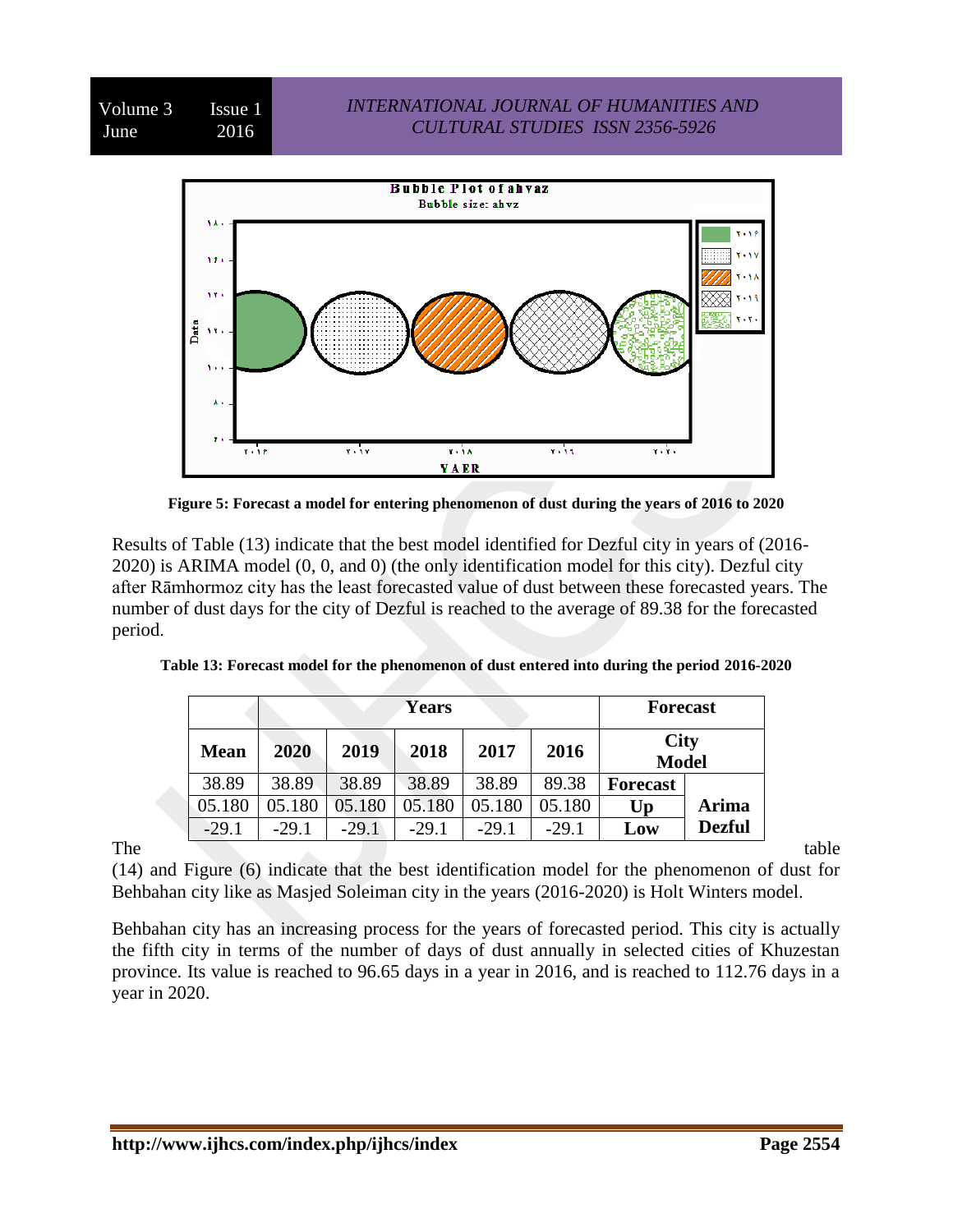|             |            |            |            | <b>Forecast</b> |        |                             |                     |
|-------------|------------|------------|------------|-----------------|--------|-----------------------------|---------------------|
| <b>Mean</b> | 2020       | 2019       | 2018       | 2017            | 2016   | <b>City</b><br><b>Model</b> |                     |
| 104.73      | 112.8      | .108<br>76 | 104.7<br>3 | 100.6<br>9      | 65.96  | <b>Forec</b><br>ast         | Holt-               |
| 158.84      | 167.3<br>9 | .163<br>12 | 158.8<br>4 | 154.5<br>6      | 28.150 | Up                          | <b>Winter</b>       |
| 62.50       | 21.58      | 41.54      | 61.50      | 82.46           | 02.43  | Low                         | <b>Behbeh</b><br>an |

|  | Table 14: Forecast model for the phenomenon of dust entered into during the years 2016 to 2020 |
|--|------------------------------------------------------------------------------------------------|
|--|------------------------------------------------------------------------------------------------|



**Figure 6: Forecast a model for entering phenomenon of dust during the years of 2016 to 2020**

The findings listed in Table (15) indicate that the best model identified for Aghajari city is ever simple development model like as cities of Ahvaz, Rāmhormoz, Abadan, and Omidiyeh. High confidence limit of forecast in Aghajari in 2016 is reached to the value of 198.51 days per year in 2016, and is reached to 219.92 in 2020. In this means the forecast in Aghajari has an increasing process in the forecasted years.

| Table 15: Forecast model for dust phenomenon entered into during the years 2016-2020 |  |  |
|--------------------------------------------------------------------------------------|--|--|
|                                                                                      |  |  |

|             | Years |       |       |       |       |                 | <b>Forecast</b>             |
|-------------|-------|-------|-------|-------|-------|-----------------|-----------------------------|
| <b>Mean</b> | 2020  | 2019  | 2018  | 2017  | 2016  |                 | <b>City</b><br><b>Model</b> |
| 53.94       | 53.94 | 53.94 | 53.94 | 53.94 | 94.53 | <b>Forecast</b> | Growth                      |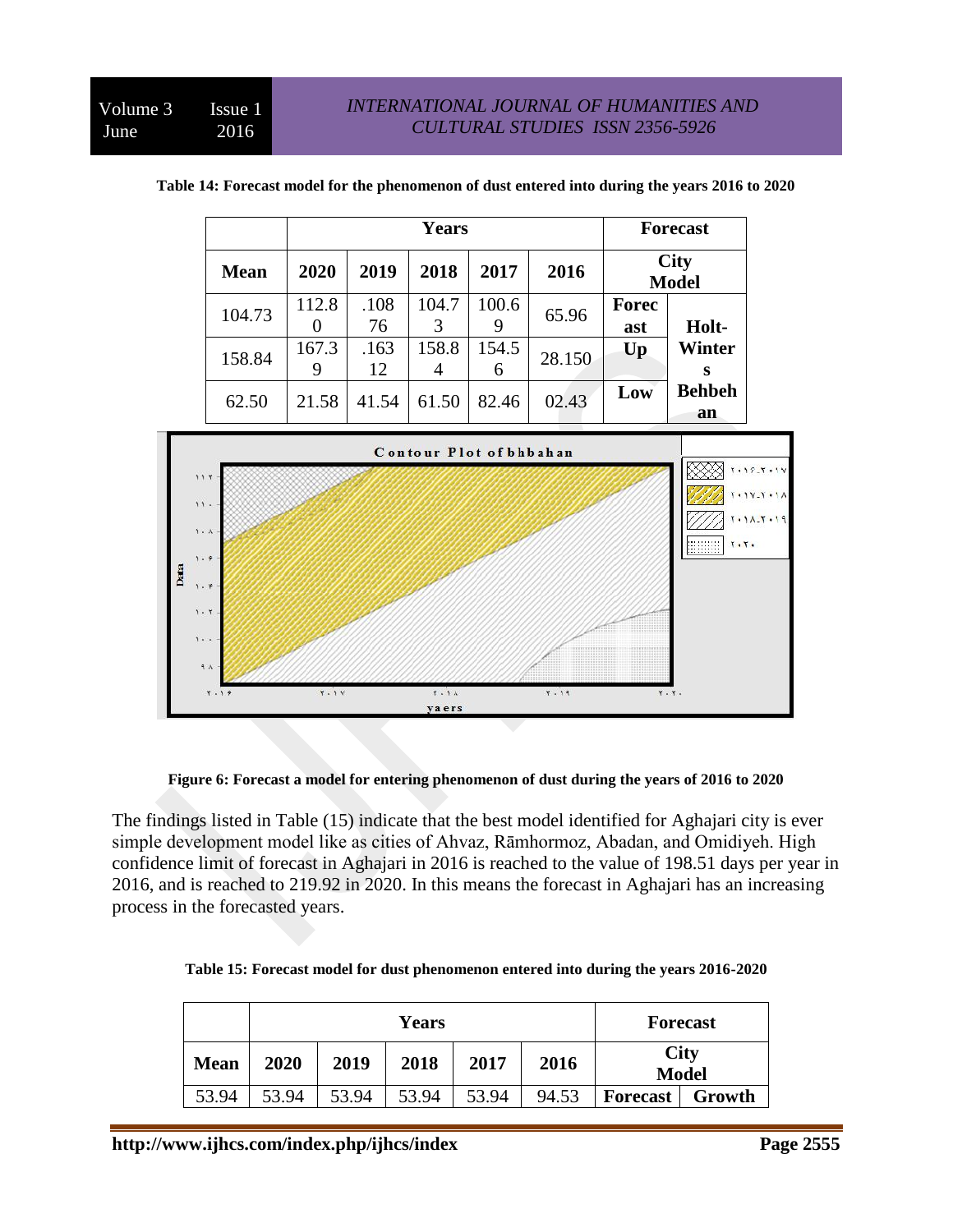|  |  | 20.46   92.219   93.214   209.71   204.25   198.51 |         | Up  | smooth   |
|--|--|----------------------------------------------------|---------|-----|----------|
|  |  | $-41.20$   87.30   88.25   $-66.20$   $-20.15$     | $-46.9$ | Low | Aghajari |

Results of Table (16) indicate that the forecasted value of median of lower and upper limits for Abadan city is fixed in 2016-2020, and is reached to 140.1 per year. In fact Abadan city after Omidiyeh city has the greatest number of dust for forecasted years in the selected cities of the province. The best dust identification model for this city is ever simple development model.

**Table 16: Forecast model for dust phenomenon imported during the years 2016-2020**

|             |        |        | <b>Forecast</b> |        |        |                             |                  |
|-------------|--------|--------|-----------------|--------|--------|-----------------------------|------------------|
| <b>Mean</b> | 2020   | 2019   | 2018            | 2017   | 2016   | <b>City</b><br><b>Model</b> |                  |
| 13.140      | 13.140 | 13.140 | 13.140          | 13.140 | 140.13 | <b>Forecast</b>             |                  |
| 257.14      | 26913  | 263.43 | 257.46          | 16.251 | 244.49 | Up                          | Growth           |
| 13.23       | 14.11  | 84.16  | 81.22           | 11.29  | 78.35  | Low                         | smooth<br>Abadan |

The findings listed in the Table (17) indicate that the best dust identification model for the intended year in Omidiyeh city is ever simple development model. The forecasted value for Omidiyeh city is an average of 168.39 days per year with the highest number of dust days compared to the selected cities of the province. The high limit of number of dust days in Aghajari is reached to 318.50 in 2016 and is reached to 348.45 in 2020.

**Table 17: Forecast model for dust phenomenon imported during the years 2016-2020**

|             |              |        | <b>Forecast</b> |        |        |                             |                    |
|-------------|--------------|--------|-----------------|--------|--------|-----------------------------|--------------------|
| <b>Mean</b> | 2019<br>2020 |        | 2018<br>2017    |        | 2016   | <b>City</b><br><b>Model</b> |                    |
| 39.168      | 39.168       | 39.168 | 39.168          | 39.168 | 39.168 | <b>Forecast</b>             | <b>Simple</b>      |
| 333.81      | 45 348       | 341.45 | 334.15          | 326.52 | 318.50 | $U_{p}$                     | weight<br>Omidiyeh |
| 96.2        | $6711-$      | -674   | 62.2            | 25 10  | 27.18  | Low                         |                    |

Figure 7 shows dust forecasted values for each of the cities of Khuzestan province along with the decreasing and increasing process during the years of 2016 to 2020. These findings indicate that the amount of dust forecasted for the cities of Masjed Soleiman and Behbahan using the Holt Winters model has increasing process. The cities of Ahvaz, Rāmhormoz, Aghajari, Abadan, Omidiyeh use ever simple development model, and Dezful city using ARIMA model (0, 0, and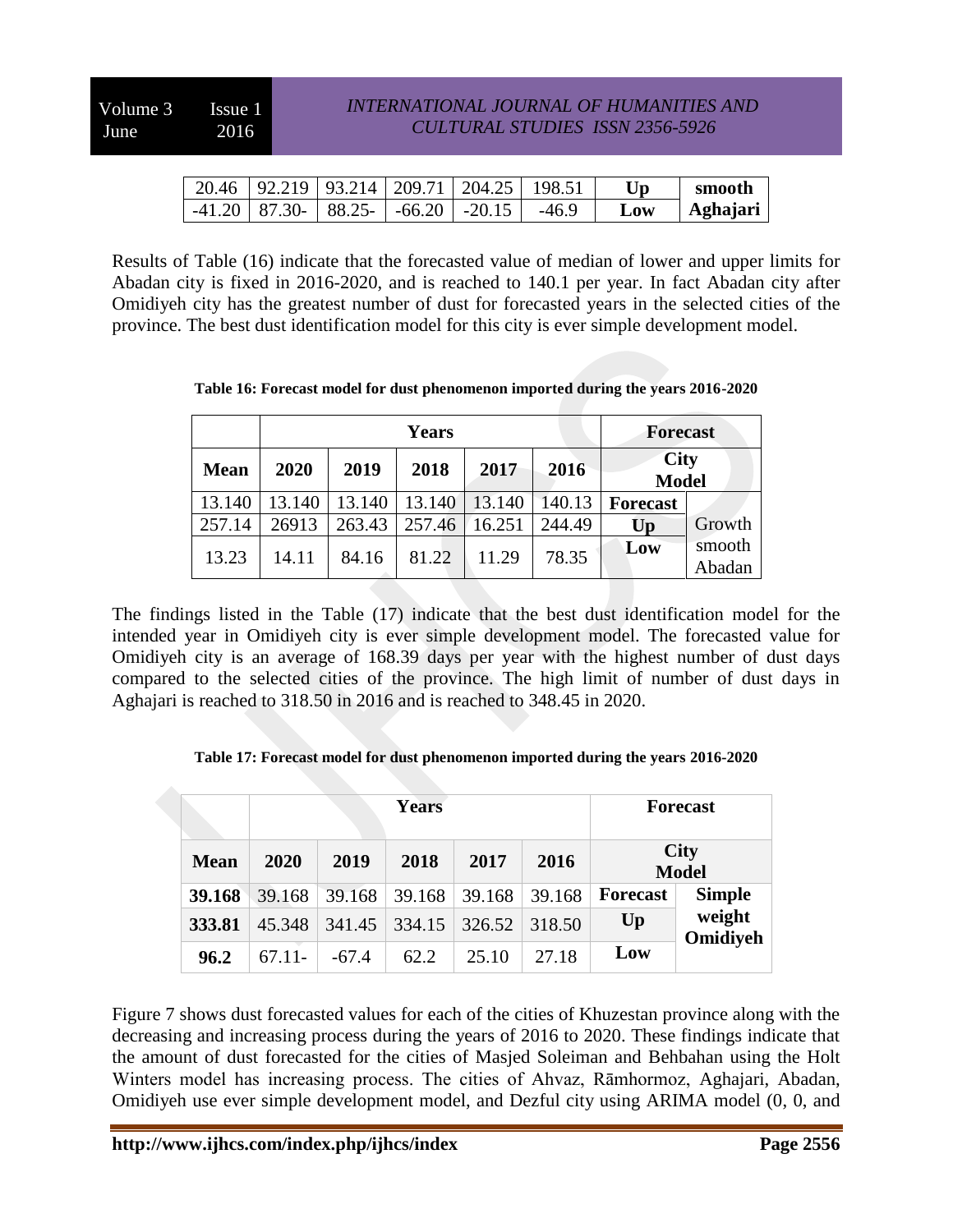#### *INTERNATIONAL JOURNAL OF HUMANITIES AND CULTURAL STUDIES ISSN 2356-5926*

0) show a fixed and unchanged process in the next years (2016-2020). Status of dust phenomenon for Omidiyeh city compared to other cities of the province shows different process during the years of 1990 to 2010, so that since 2000 the increasing and growing process of the number of dust days has continued until 2009. But in other cities of the province similar process can be seen.



**Figure 7: Forecast the number of dust entering the selected cities in Khuzestan province during the years (2016-2020).**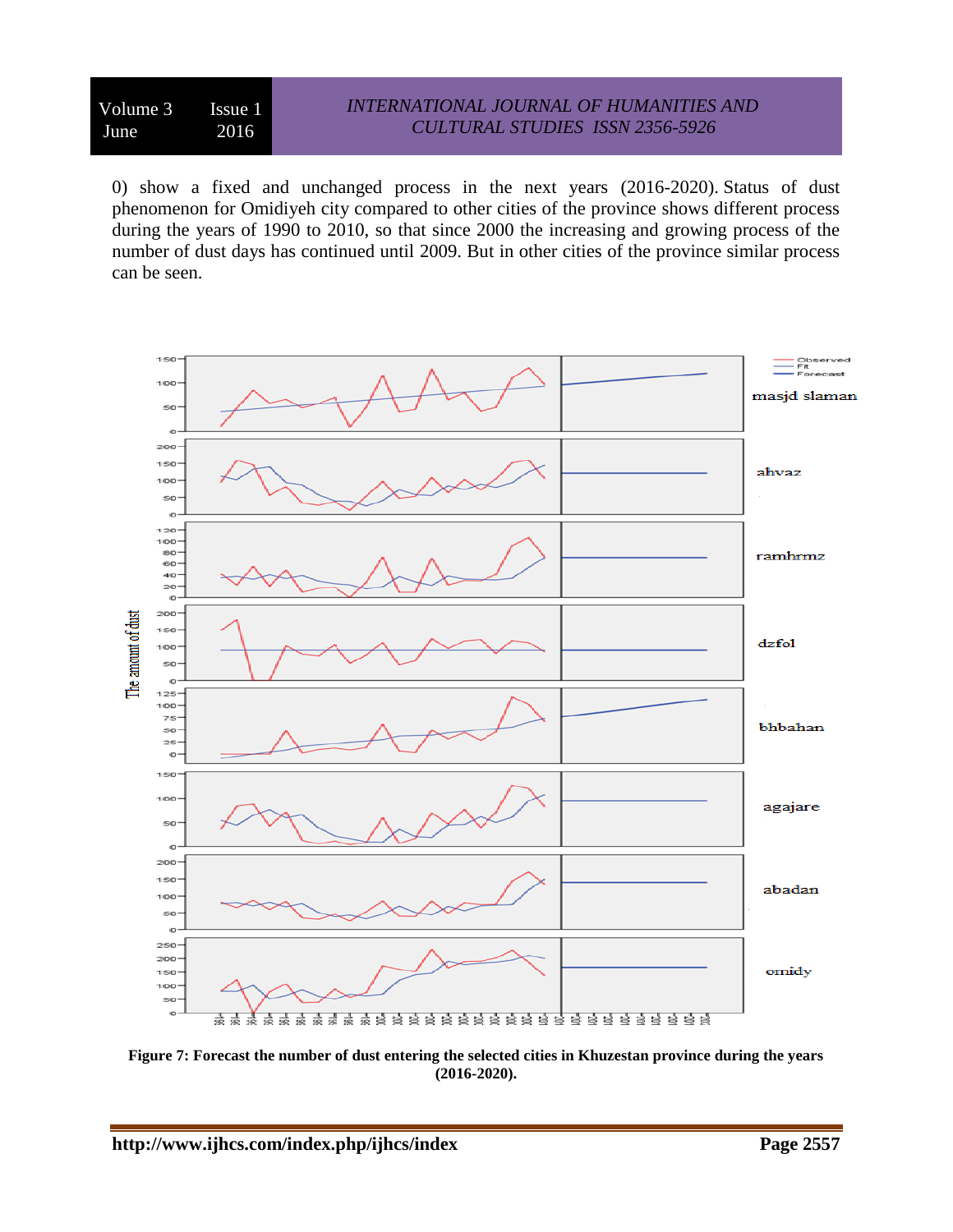## **Conclusion**

Statistical methods are considered efficient and useful tools to understand and evaluate climate behavior. One of the usages of statistics in climatology is climatic elements behavior modeling. Arima group patterns are widely used statistical patterns that climatologists have paid high attention to it. Time series models have rich level of various and different structures in dust forecast modeling. Usually these models require large amounts of data to make a successful prediction model.

Personal judgment and experience in selecting the parameters and optimal model is important in these models. In fact, choosing the best model has no specific form, and is done by trial and error. Time series model was used in this research to identify and predict the amount of dust entering the selected cities of Khuzestan province during the statistical period of 1990-2010. The results show that the best time series models of dust for the cities of Masjed Soleiman and Behbahan has been achieved by Holt Winters Forecasting model, for Dezful city has been achieved only by ARIMA model (0,0,0) and for the cities of Ahwaz, Rāmhormoz, Aghajari, Abadan and Omidiyeh the proper model is ever simple development model. The results of forecasting dust for the years of (2016-2020) show that the cities of Masjed Soleiman and Behbahan using Holt Winters model have increasing process, and for the cities of Ahvaz, Dezful, Rāmhormoz, Aghajari, Abadan and Omidiyeh have fixed and unchanged process during the specified years. The amount of forecasted dust for years of 2016-2020 for the selected cities in Khuzestan Province shows that Omidiyeh city with the highest amount of dust (is reached to average of 168.39 days per year) and Rāmhormoz city with the least amount of dust (is reached to average 70.82 days per year).

## **Dust storms prevention and control strategies**

Biological actions are key strategies to overcome dust storms. An example of such actions include the creation of vegetation cover in desert areas, other actions include the development of ecological barriers like a forest belts that impede the progress of desert.

## **Mechanical strategies**

Mechanical actions include the use of cover is to stabilize sand dunes. These coatings are grains of wheat straw, rice, sand, gravel, sawdust, Montmorillonite, plants leaf, lignin, plants and animals fertilizers, which are widely used in China. Also the synthetic materials such as polymer (acrylic polymer emulsion and poly-acrylic acid) and polyethylene coatings are used in some areas of the United States.

## **Engineering strategies**

China's arid provinces use wire fences in high population areas in order to protect rangelands and lands from overgrazing to prevent further development of the desert.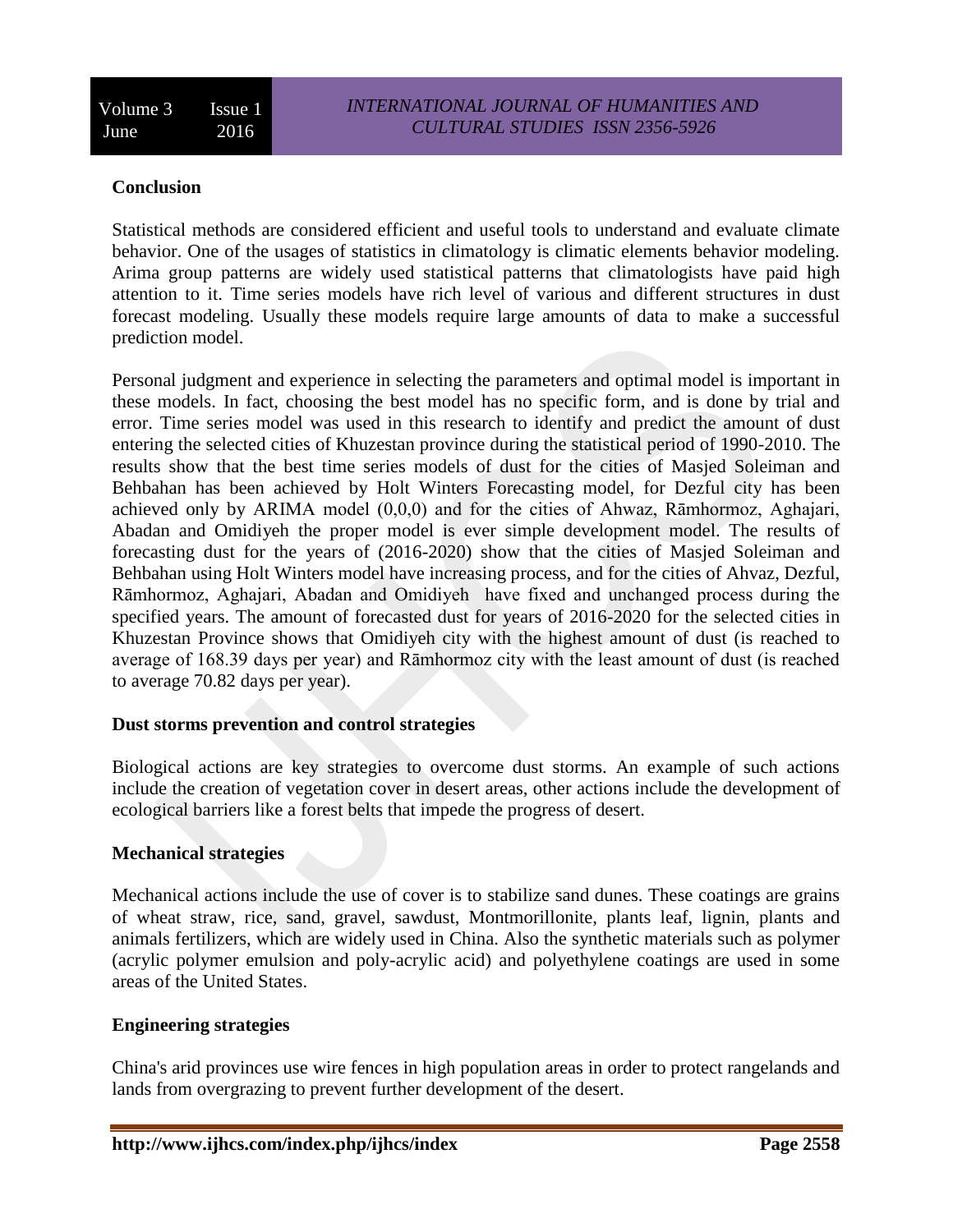## **Chemical strategies**

In Iran, waste oil (petroleum mulch) can be used to stop the movement of sand dunes. In China, the chemical materials and plastic mulch is also used in dry areas. Chemical methods are harmful for environment, soil and underground water. Petroleum mulch causes land degradation, which is used. However this method is effective in controlling sands.

#### **Social and economic strategies**

The focus of these actions is on land management that includes land reclamation policies, poverty reduction strategies, and greater efficiency in water use (Naddafiet al., 2010: 53)

#### **Miscellaneous strategies to reduce release of dust**

To prevent the release of short-term dust, various methods including spraying water Batank method must be used before undertaking any actions that impair the Earth's surface. These shortterm methods can be completed by stopping activities in high high-speed winds conditions. Dust creator surfaces can be fixed for a more long time by paving a dirt paths or using chemical dust stoppers. Other methods such as sand fences to catch coarse particles, chemical surfactants (surface active substances), mechanical compression, irrigation with sprinkler, and creation of vegetation cover should be used again (Yarahmadi2011: 253,263)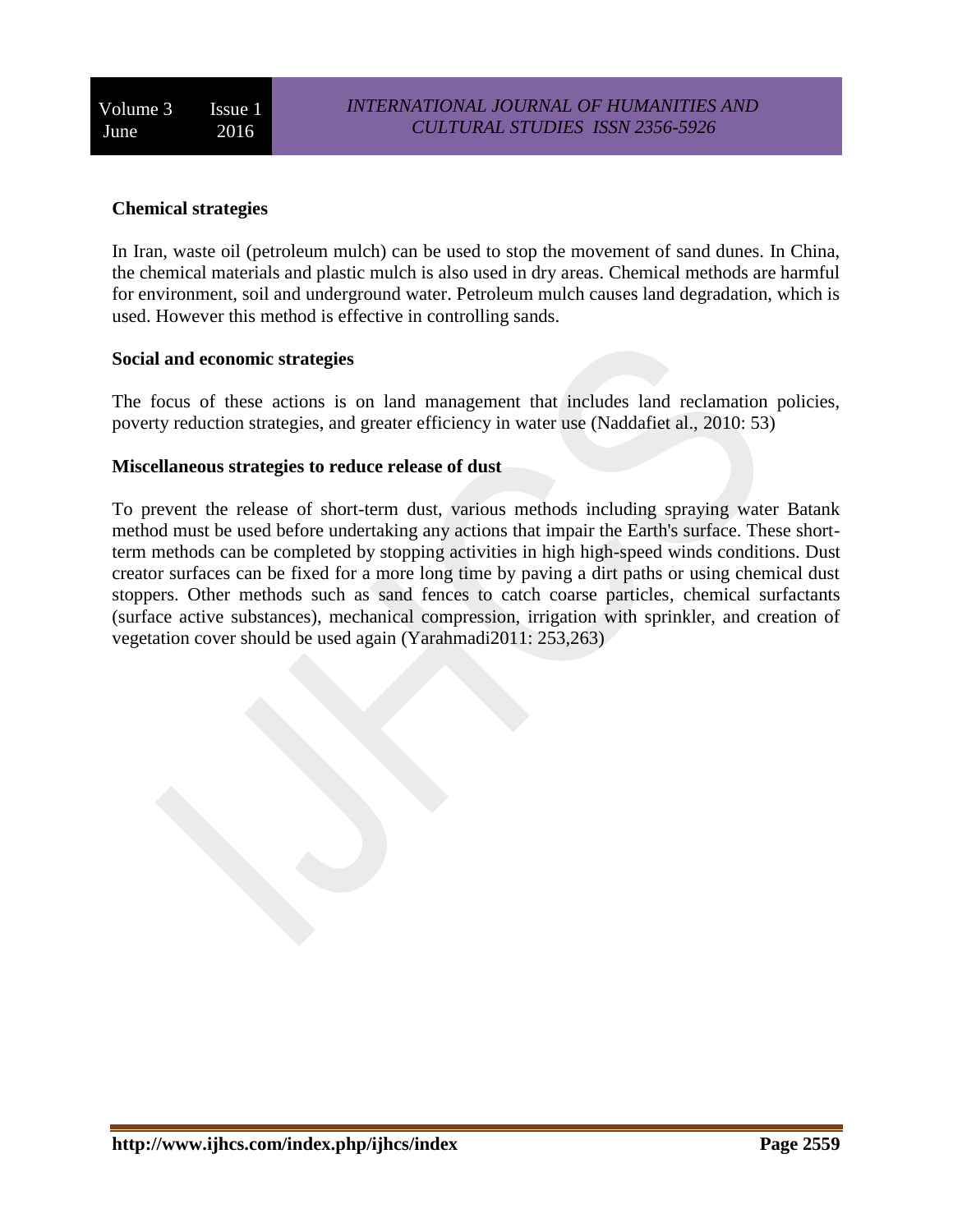## **References**

Alles, D. L., 2010, Geomorphology and Dust Storms in China, Web Paper, http://fire.biol.wwu.edu/trent/alles/ChinaDust.pdf.

Ansari Renani. 2011.Statisticalanalysisof climatic dust Zahedan province in the period (1986- 2005) First International Congress of dust phenomenon and counteract the harmful effectsof26- 27February2011, Ahvaz, Iran

Army, Hussein, Keikhosravi, the world (2008). Statistical analysis Synoptic dust storm Khorasan Razavi province in the2005-1993period, Geographical Research, No.65, pp.17-33

Asakereh, Hussein. (2010). ARIMA modeling for the average annual temperature ofthe city of Tabriz, Journal of Geography, 756.15622-15601

Engelstadler S., 2008, Dust Storm Frequencies and Their Relationships to Hand Surface Conditions, Freidrich- Schiller University, Press Jena, Germany.

Gaudi, Middleton, A.s, NGOs, Yarahmadi, D., (2011), desert dust in the international system, Volume 1000, China first, published in 2011, the Nshrkhrm Abad, Lorestan University, Arak, 348p.

Goudie A, and MideletonNJ., (2006), Desert Dust in the Global System, Springer, Heidelberg.1- 90.

Heydari, Mohammad Talib (2007). Dust and atmospheric pattern generator in the West Country, the Journal of Meteorology Kermanshah, summer11and12.

https://en.wikipedia.org

Kutiel H., Alpert P., 2009, Synoptics of Dust Transportation Days from Africa toward

Li, N. and W. GU. 2010. Threshold value response of soil moisture to dust storms. Functioning and management. Cambridge universe- a case study of Midwestern of Inner Mongolia. Journal of Nat. Disast.13 (1): 44-49

Miri, A., PahlavanRouy, A., Moghadamnia, A., 2009, Investigate of Occurrence of Dust Storm in the Sistan Region after Periodic Droughts, *Iranian Journal of Rang*

Naddafi, K. et al., (2010). The effects of dust storms on health and the environment, North Khorasan University of Medical Sciences Winter2010, Volume II, Issue 4/47 ...